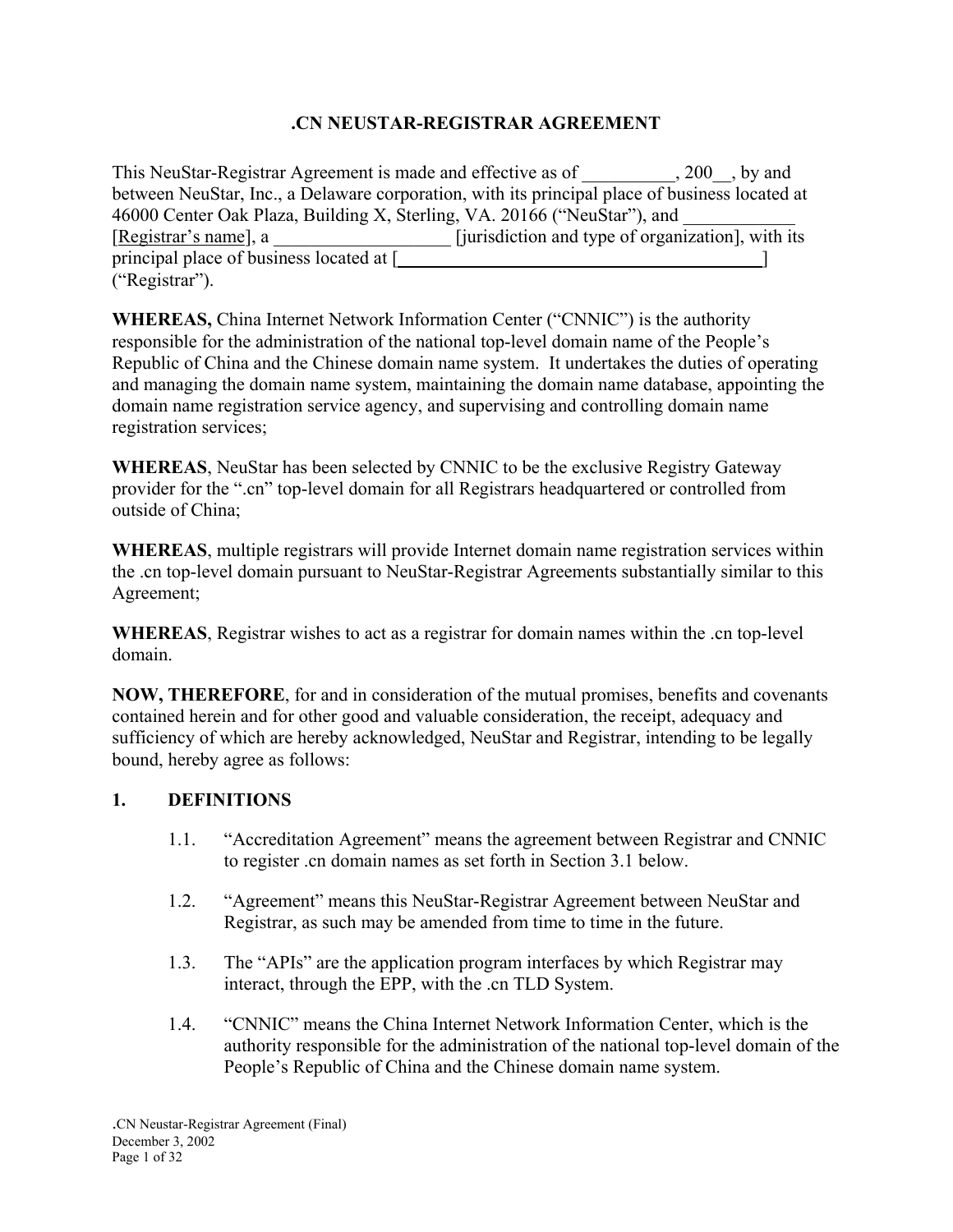- 1.5. ".cn domain names", ".cn top-level domain" or the ".cn TLD" shall refer to (i) second level ASCII.cn domain names, (ii) third level com.cn, net.cn, and org.cn; and (iii) Chinese language .cn domain names. Both second and third level ASCII domain names and Chinese language domain names shall be referred to as ".cn" for purposes of this Agreement;
- 1.6. ".cn TLD Database" means a database comprised of data about one or more DNS domain names within the domain of the .cn TLD that is used to generate either DNS resource records that are published authoritatively or responses to domainname availability lookup requests or Whois queries, for some or all of those names.
- 1.7. ".cn TLD Services" means services provided as an integral part of the operation of the cn TLD
- 1.8. ".cn TLD System" means the registry system operated by CNNIC for Registered Names in the .cn TLD.
- 1.9. "Confidential Information" means all information and materials, including, without limitation, computer software, data, information, databases, protocols, reference implementation and documentation, and functional and interface specifications provided by one party to this Agreement (the "Disclosing Party") to the other party (the "Receiving Party") and marked or otherwise identified as "confidential", provided that if a communication is oral, the Disclosing Party will notify the Receiving Party in writing within fifteen (15) days of the disclosure of the confidential nature of such information.
- 1.10. "DNS" means the Internet domain name system.
- 1.11. The "Effective Date" shall be the date first set forth above.
- 1.12. "EPP" means the extensible registry-registrar protocol used by the .cn TLD System.
- 1.13. "Personal Data" refers to data about any identified or identifiable natural person.
- 1.14. "Registered Name" refers to a domain name within the domain of the .cn TLD, about which NeuStar or an affiliate engaged in providing Registry Gateway Services transmits data to CNNIC for them to maintain in the.cn TLD Database.
- 1.15. "Registrant" means the holder of a Registered Name.
- 1.16. The word "Registrar" when appearing with an initial capital letter, refers to [Registrar Name], a party to this Agreement.
- 1.17. The word "registrar" when appearing without an initial capital letter, refers to an entity that contracts with Registrants and with NeuStar to provide domain name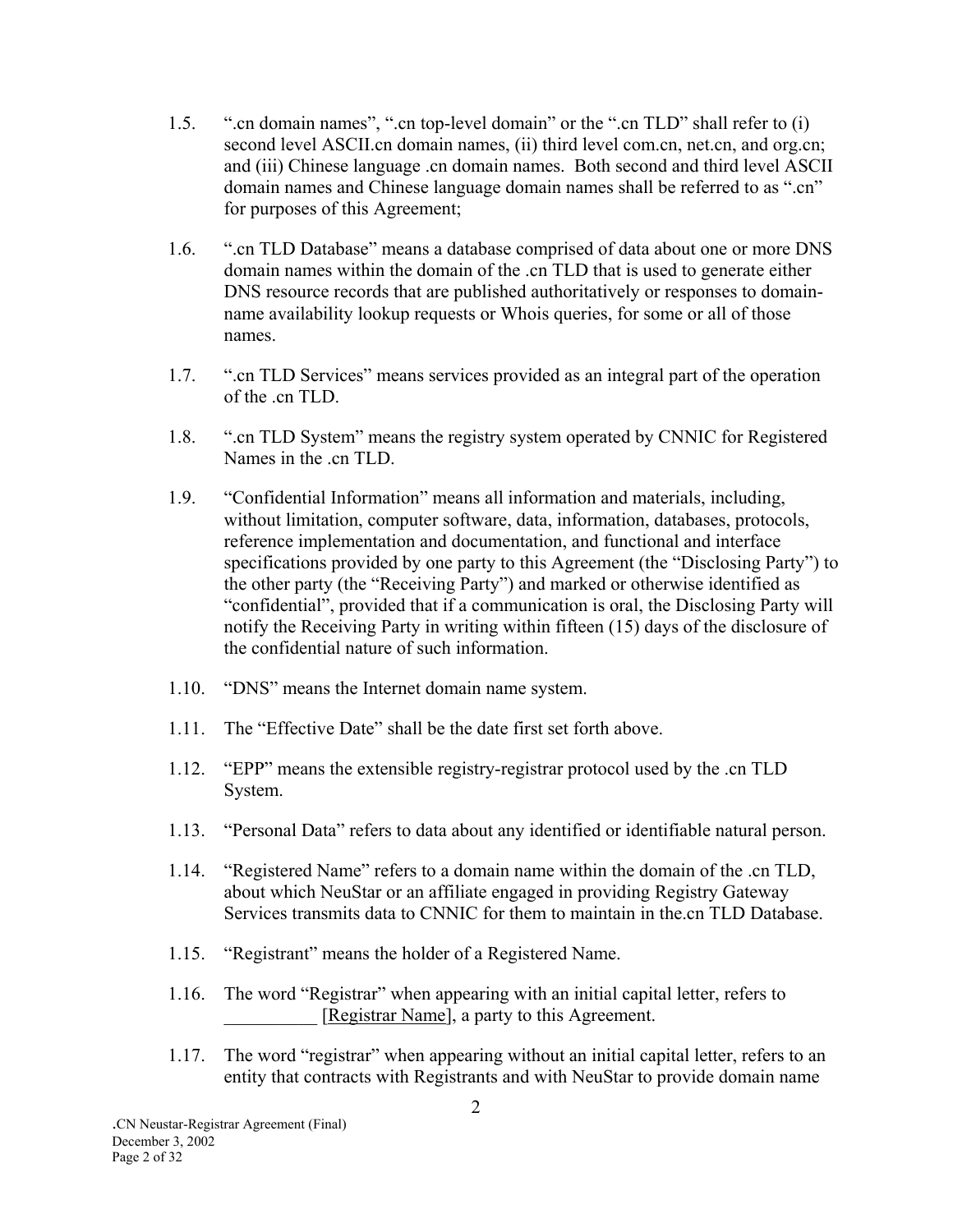registration services and collects registration data about the Registrants and submits registration information for entry in the .cn TLD Database and is party to an Accreditation Agreement with CNNIC.

- 1.18. "Registrar Services" means services provided by a registrar in connection with the .cn TLD under this Agreement, and includes contracting with Registrants, collecting registration data about the Registrants, and submitting registration information for entry in the .cn TLD Database.
- 1.19. "Registrar Documentation" shall mean the Documentation provided by NeuStar to Registrar setting forth any operational or business requirements for the Registry Gateway.
- 1.20. "Registry Gateway" shall mean the service that processes transactions via NeuStar's API in order to interact with the .cn TLD System.
- 1.21. "Term" means the term of this Agreement, as set forth in Subsection 8.1.
- 1.22. A "TLD" means a top-level domain of the DNS.

Other terms used in this Agreement as defined terms shall have the meanings ascribed to them in the context in which they are defined.

### **2. OBLIGATIONS OF NEUSTAR**

- 2.1. **Access to NeuStar's Registry Gateway.** Throughout the Term of this Agreement, NeuStar shall provide Registrar with access as a registrar to the .cn TLD System through the Registry Gateway. Nothing in this Agreement entitles Registrar to enforce any agreement between NeuStar and CNNIC, and Registrar shall not be deemed to be a third-party beneficiary to any Agreement between the NeuStar and CNNIC.
- 2.2. **Maintenance of Registrations Sponsored by Registrar.** Subject to the provisions of this Agreement, NeuStar shall facilitate CNNIC's maintenance of the registrations of Registered Names sponsored by Registrar in the .cn TLD System so long as Registrar has paid the Fees required by Subsection 4.1 below and this Agreement remains in effect.

### 2.3. **Provision of Documentation; Limited License.**

- 2.3.1. Registrar Documentation. NeuStar shall provide to Registrar a copy of Registrar Documentation, which shall provide sufficient technical specifications to permit Registrar to interface with the Registry Gateway and employ its features that are available to registrars.
- 2.3.2. Limited License. Subject to the terms and conditions of this Agreement, including without limitation Registrar's timely payment of all Fees,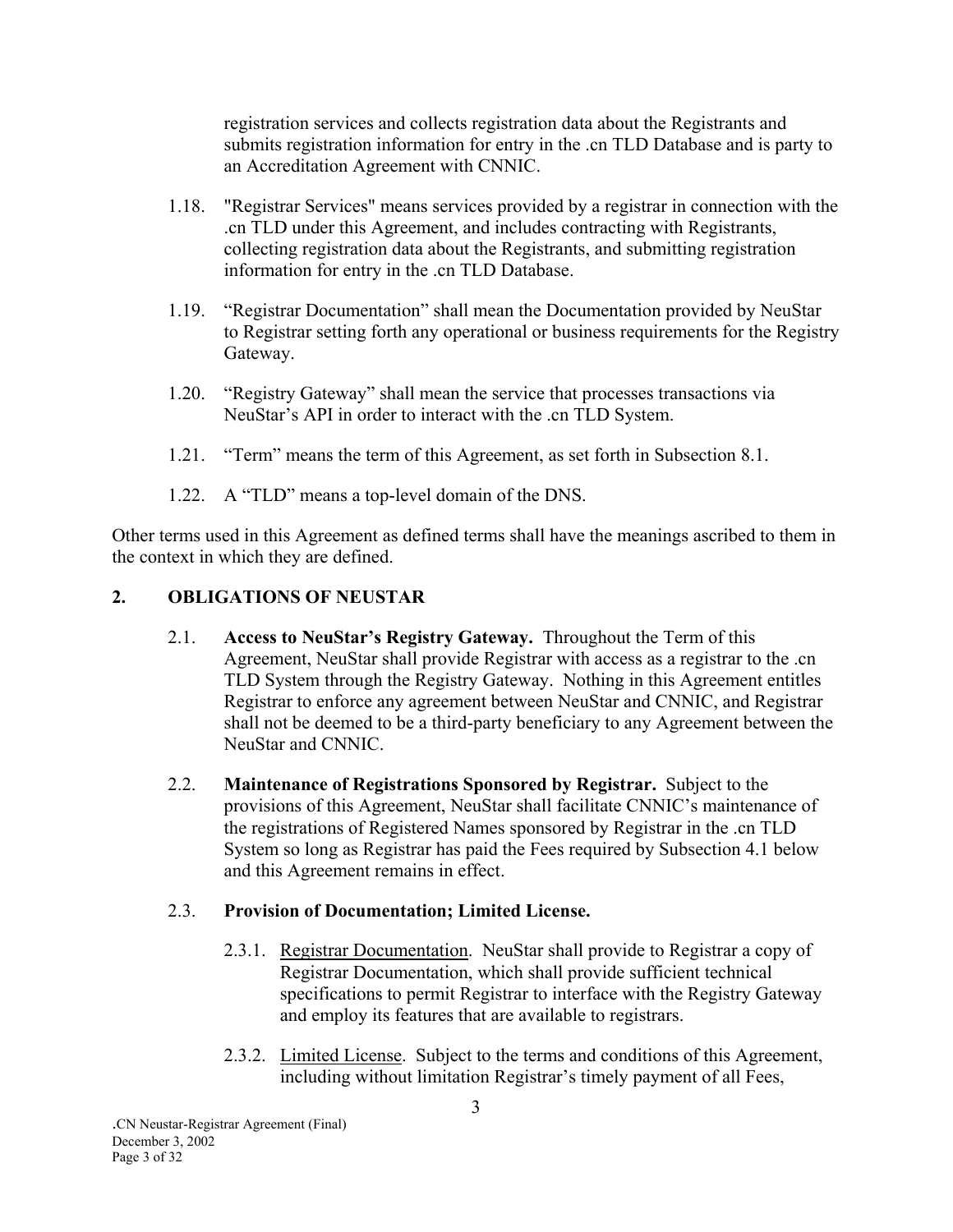NeuStar hereby grants Registrar and Registrar accepts a non-exclusive, non-transferable, worldwide limited license to use for the Term and purposes of this Agreement the EPP, APIs and any reference client software included in the Registrar Documentation, as well as any updates and redesigns thereof, for providing domain name Registrar Services in the .cn TLD only and for no other purpose.

- 2.4. **Changes to Registry Gateway.** NeuStar may, in its discretion from time to time make modifications to the EPP, APIs, or other software or materials licensed hereunder that will modify, revise or augment the features of the Registry Gateway. Provided that such modifications are not due, in whole or in part, to changes in CNNIC's policies, systems or operational processes, NeuStar will use commercially reasonable efforts to provide Registrar with at least thirty (30) days notice prior to the implementation of any material changes to the EPP, APIs or software licensed hereunder. NeuStar shall have no obligation under this Agreement to update, modify, maintain, or repair any EPP, APIs, or other software materials (or any updates or redesigns thereto) licensed under this Agreement to Registrar.
- 2.5. **Engineering and Customer Service Support.** NeuStar shall provide Registrar with engineering and customer service support as set forth in Exhibit A.
- 2.6. **Handling of Personal Data.** NeuStar shall notify Registrar of the purposes for which Personal Data submitted to NeuStar by Registrar is collected, the intended recipients (or categories of recipients) of such Personal Data, and the mechanism for access to and correction of such Personal Data. NeuStar shall take commercially reasonable steps to protect Personal Data from loss, misuse, unauthorized disclosure, alteration or destruction. NeuStar, however, makes no representations as to how CNNIC uses, accesses or corrects any Personal Data it receives from NeuStar through the Registry Gateway.
- 2.7. **CNNIC/NeuStar Requirements.** NeuStar's obligations hereunder are subject to modification at any time as the result of CNNIC-mandated requirements and policies developed by CNNIC from time to time. Notwithstanding anything in this Agreement to the contrary, Registrar shall comply with any such requirements or policies in accordance with the stated timelines.
- 2**.**8 **CNNIC as Registry.** Registrar acknowledges that CNNIC, not NeuStar, is responsible for the performance of all registry level services for the .cn TLD, including, but not limited to all DNS and Whois-related services. NeuStar expressly makes no warranties or representations about the CNNIC's operation or administration of the .cn TLD System.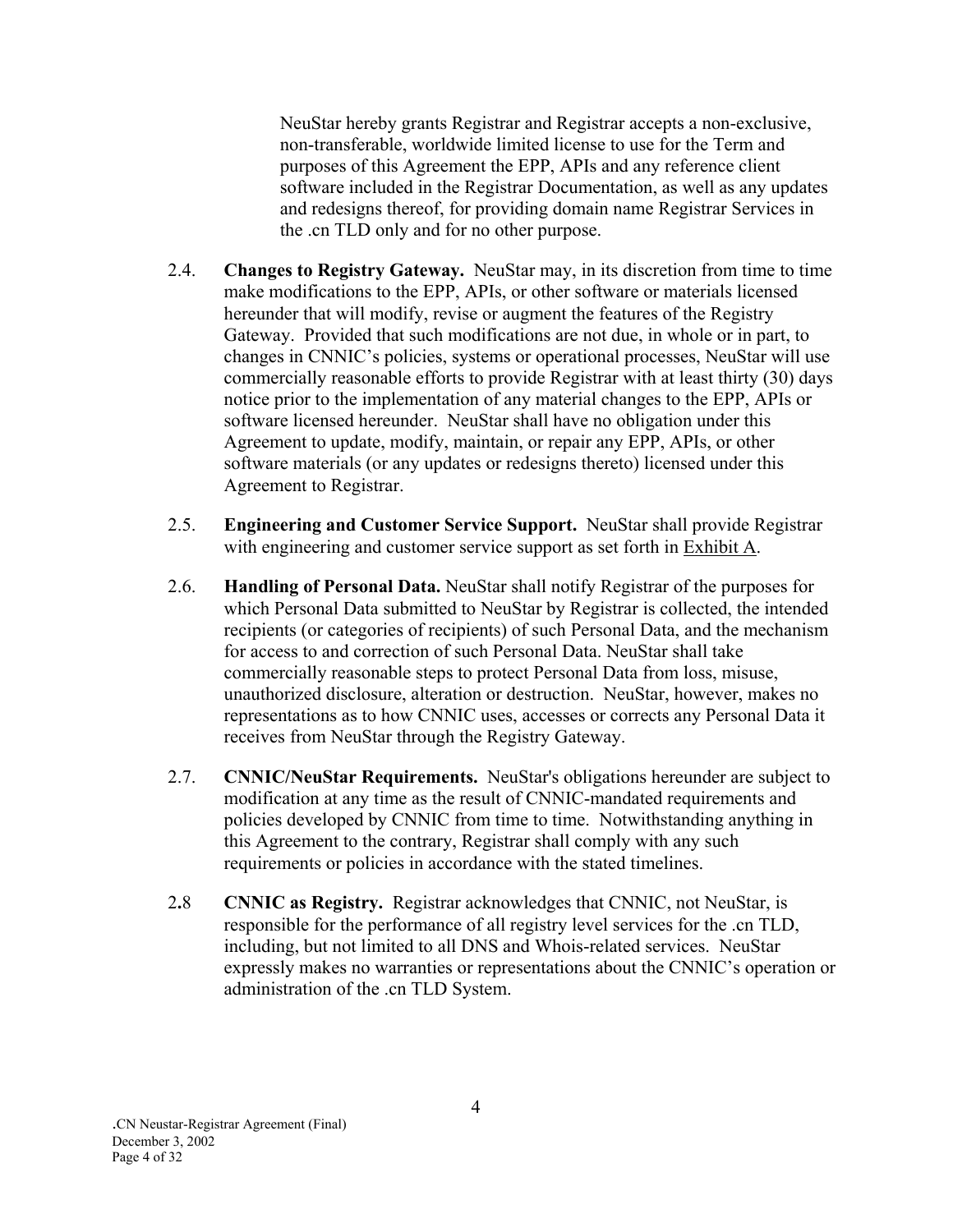### **3. OBLIGATIONS OF REGISTRAR**

- 3.1. **Accredited Registrar.** On or prior to the Effective Date of this Agreement, Registrar shall enter into an accreditation agreement with CNNIC ("Accreditation Agreement") and during the Term of this Agreement, Registrar shall maintain in full force and effect its accreditation by CNNIC as a registrar for the .cn TLD.
- 3.2. **Registrar Responsibility for Customer Support.** As provided for in the Accreditation Agreement, Registrar shall provide (i) Registrar Services and support to accept and process orders for Registered Names from proposed Registrants and (ii) customer service (including domain name record support) and billing and technical support to Registrants.
- 3.3. **Registrar's Registration Agreement.** At all times during the Term of this Agreement while it is sponsoring the registration of any Registered Name within the .cn TLD System, Registrar shall have in effect an electronic or paper registration agreement with each Registrant (a "Registration Agreement"). Registrar shall, if so requested by NeuStar from time to time, promptly furnish to NeuStar a copy of each general form of Registration Agreement it uses with Registrants. Registrar shall include in each Registration Agreement those terms specifically required by this Agreement (including those elements listed in Exhibit C) and the Accreditation Agreement and other terms that are consistent with Registrar's obligations to NeuStar under this Agreement and the Accreditation Agreement and that will ensure ongoing compliance with both such agreements.
- 3.4. **Indemnification Required of Registrants.** In its Registration Agreement with each Registrant, Registrar shall require such Registrant to indemnify, defend and hold harmless CNNIC, NeuStar, and their directors, officers, employees, representatives, agents, affiliates, and stockholders from and against any and all claims, suits, actions, other proceedings, damages, liabilities, costs and expenses of any kind, including without limitation reasonable legal fees and expenses, arising out of or relating to the Registrant's (i) domain name registration and (ii) use of any Registered Name. Each Registration Agreement shall further require that this indemnification obligation survive the termination or expiration of the Registration Agreement.
- 3.5. **Data Submission Requirements.** As part of its registration and sponsorship of Registered Names in the .cn TLD, Registrar shall submit complete data (and update such data) as required by technical specifications of the .cn TLD System that are made available to Registrar from time to time and of the Accreditation Agreement. Registrar hereby grants NeuStar and CNNIC non-exclusive, nontransferable, limited licenses to such data for propagation of and the provision of authorized access to the TLD zone files and as otherwise required in NeuStar's operation of the Registry Gateway and CNNIC's operation of the .cn TLD.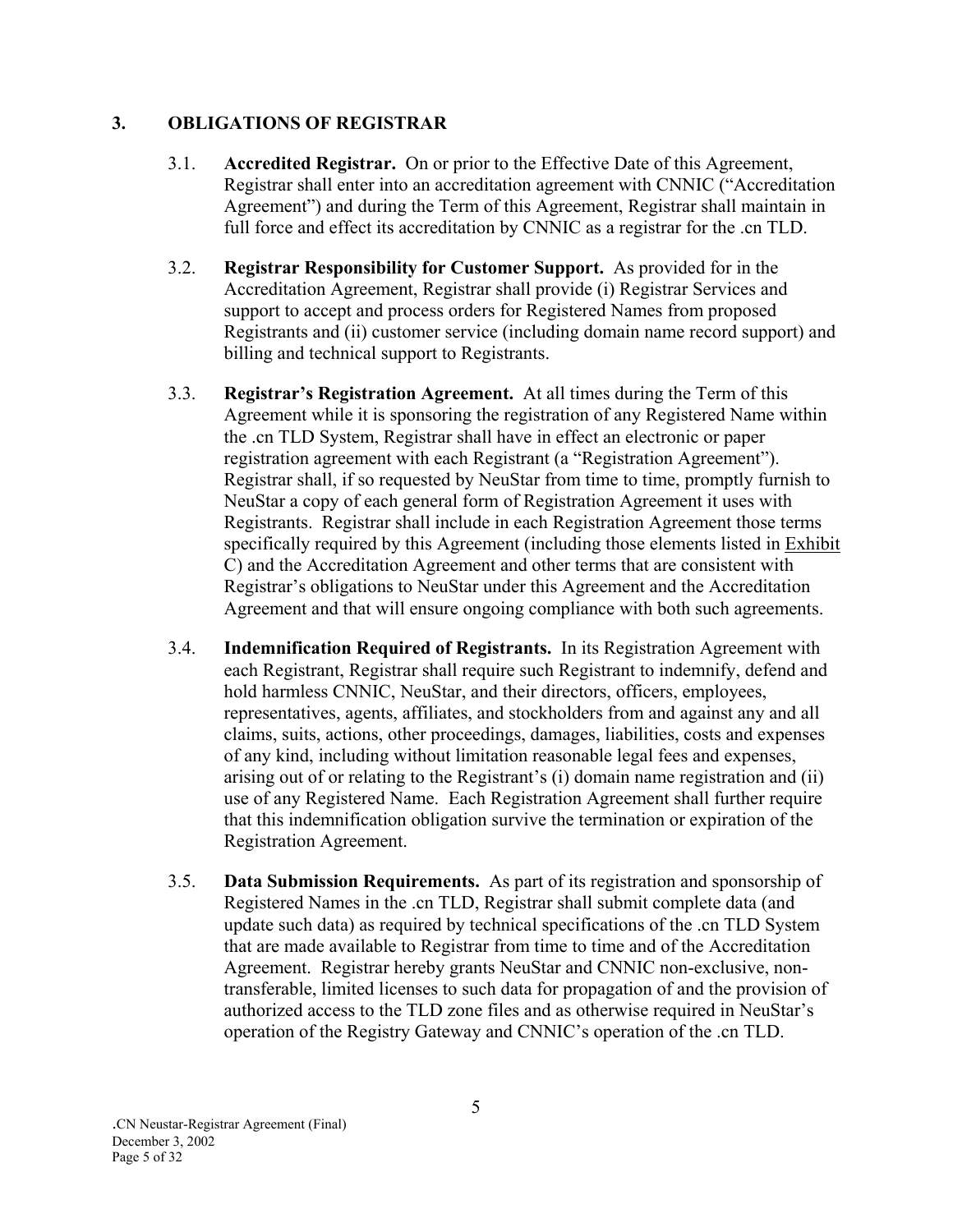### 3.6. **Updates to Data; Reconstitution.**

- 3.6.1. Within three (3) business days after receiving any updates from the Registered Name Holder to the data elements required to be submitted to NeuStar under this Agreement for any Registered Name Registrar sponsors, Registrar shall submit the updated data elements to, or shall place those elements in the cnTLD System through the Registry Gateway. In addition, within three (3) business days after receiving the request to delete the domain name from the Registered Name Holder, Registrar shall complete the deletion and return such domain name to the cnTLD System through the Registry Gateway.
- 3.6.2. In order to allow reconstitution of the .cn TLD System in the event of an otherwise unrecoverable technical failure or a change in the CNNICdesignated Registry Gateway provider, within ten (10) days of a request by CNNIC or NeuStar, Registrar shall submit an electronic database containing the data elements required to be submitted to CNNIC for all active records in the registry sponsored by Registrar, in a format specified by CNNIC.

## 3.7. **Enforcement of Accurate Whois Data**

- 3.7.1 Registrar shall accept written complaints from third parties regarding false and/or inaccurate Whois data of Registrants.3.7. No later than thirty (30) days after receipt of a written complaint, the Registrar shall conduct an initial investigation into the veracity and accuracy of the contact details. If the Registrar determines that the information is false, inaccurate or not up to date, Registrar shall issue a letter to the Registrant via e-mail, and regular first class mail, stating that the information contained in the Registrant's Whois record may be false, inaccurate or not up to date.
- 3.7.2 The Registrant shall be required to update its contact information no later than thirty (30) calendar days from the date of such notice. If, within thirty (30) days, Registrant can either (i) show that it has not provided false or inaccurate contact information or (ii) provide the updated Whois information, then the registrant will be allowed to maintain its .cn TLD domain name registration. If, however, after thirty (30) days, the registrant either does not respond to Registrar's notice or is unable to provide true and accurate contact information, the registrant shall be deemed to have breached its registration agreement and the registrar shall be required to delete the registration.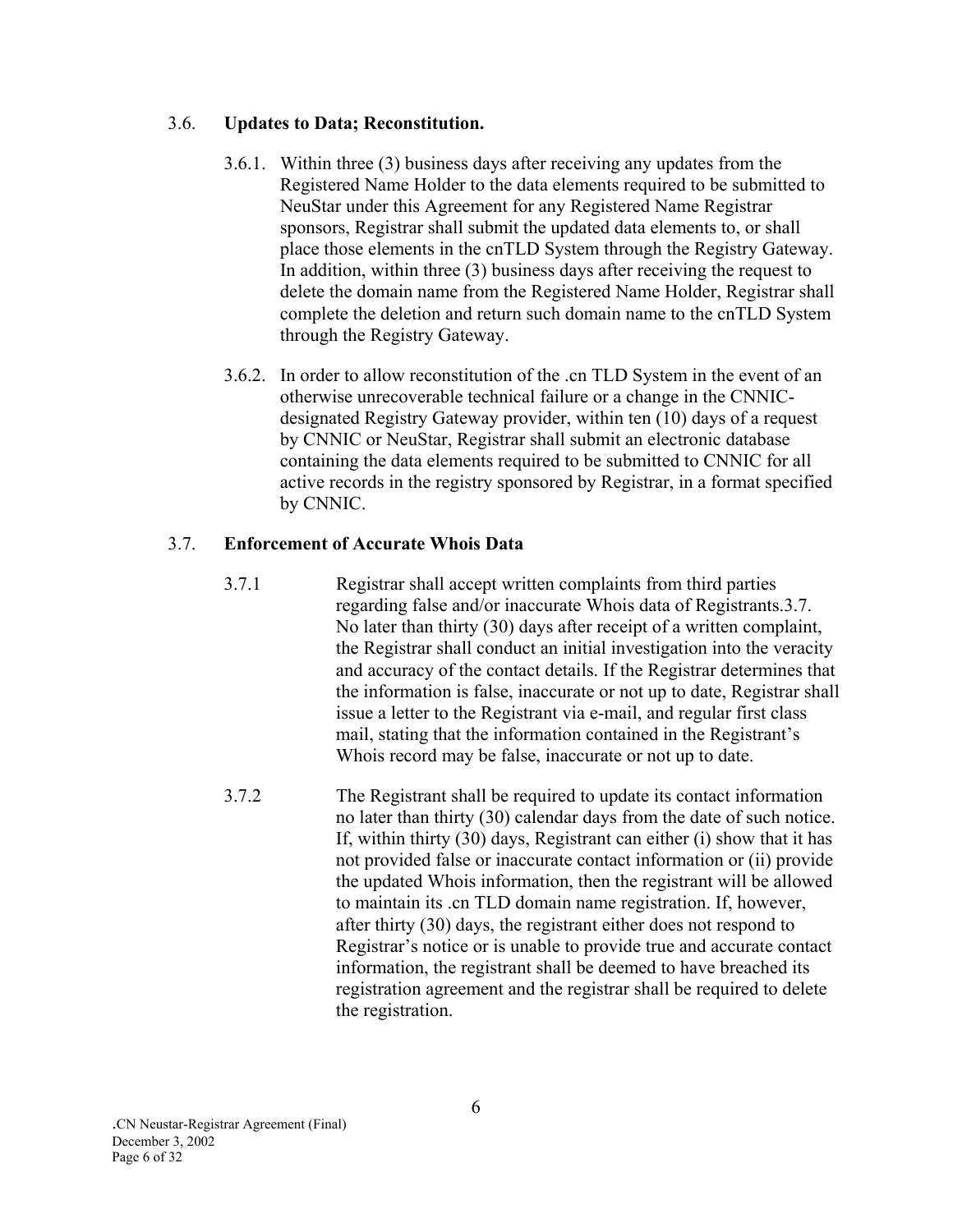- 3.7.3 Registrar shall not be required to refund any fees paid by the Registrant if the Registrar terminates a Registrant's registration agreement due to its enforcement of this provision.
- 3.8. **Security.** Registrar agrees to develop and employ in its domain name registration business all necessary technology and restrictions to ensure that its connection to the Registry Gateway is secure. All data exchanged between Registrar's system and the Registry Gateway shall be protected to avoid unintended disclosure of information.Registrar agrees to employ the necessary measures to prevent its access to the Registry Gateway granted hereunder from being used to (1) allow, enable, or otherwise support, the transmission by e-mail, telephone, or facsimile of mass unsolicited, commercial advertising or solicitations to entities other than its own existing customers; or (2) enable high volume, automated, electronic processes that send queries or data to the systems of NeuStar, any other registry operated under an agreement with NeuStar, or any registrar, except as reasonably necessary to register domain names or modify existing registrations in compliance with this Agreement. In addition, NeuStar may from time to time require other reasonable security provisions to ensure that the Registry Gateway is secure, and Registrar will comply with all such provisions.
- 3.9. **Resolution of Technical Problems.** Registrar agrees to employ necessary employees, contractors, or agents with sufficient technical training and experience to respond to and fix all technical problems concerning the use of the EPP and the APIs in conjunction with Registrar's systems. Registrar agrees that in the event of significant degradation of the Registry Gateway, the .cn TLD System or other emergency, NeuStar may, in its sole discretion, temporarily suspend access to the Registry Gateway. Such temporary suspensions shall be applied in a non-arbitrary manner and shall apply fairly to any registrar similarly situated, including any affiliates of NeuStar that serve as registrars.
- 3.10. **Time of Entry of Domain Name Registration.** Registrar agrees that in the event of any dispute concerning the time of the entry of a domain name registration into the .cn TLD Database in the .cn TLD System records shall control.
- 3.11. **Change in Registrar Sponsoring Domain Name.** Registrar may assume sponsorship of a Registrant's existing domain name registration from another registrar using the Registry Gateway by following the policy set forth in Exhibit B. When transferring sponsorship of a Registered Name to or from another registrar using the Registry Gateway, Registrar shall comply with the requirements of Exhibit B. In addition, to those requirements contained in Exhibit B, the following shall apply:
	- 3.11.1. Registrars may only transfer a domain name to or from another Registrar that is headquartered, or controlled by an entity located, outside of China. Registrars may not transfer a Registered Name to or from a Registrar that is headquartered, or controlled by an entity located, inside China.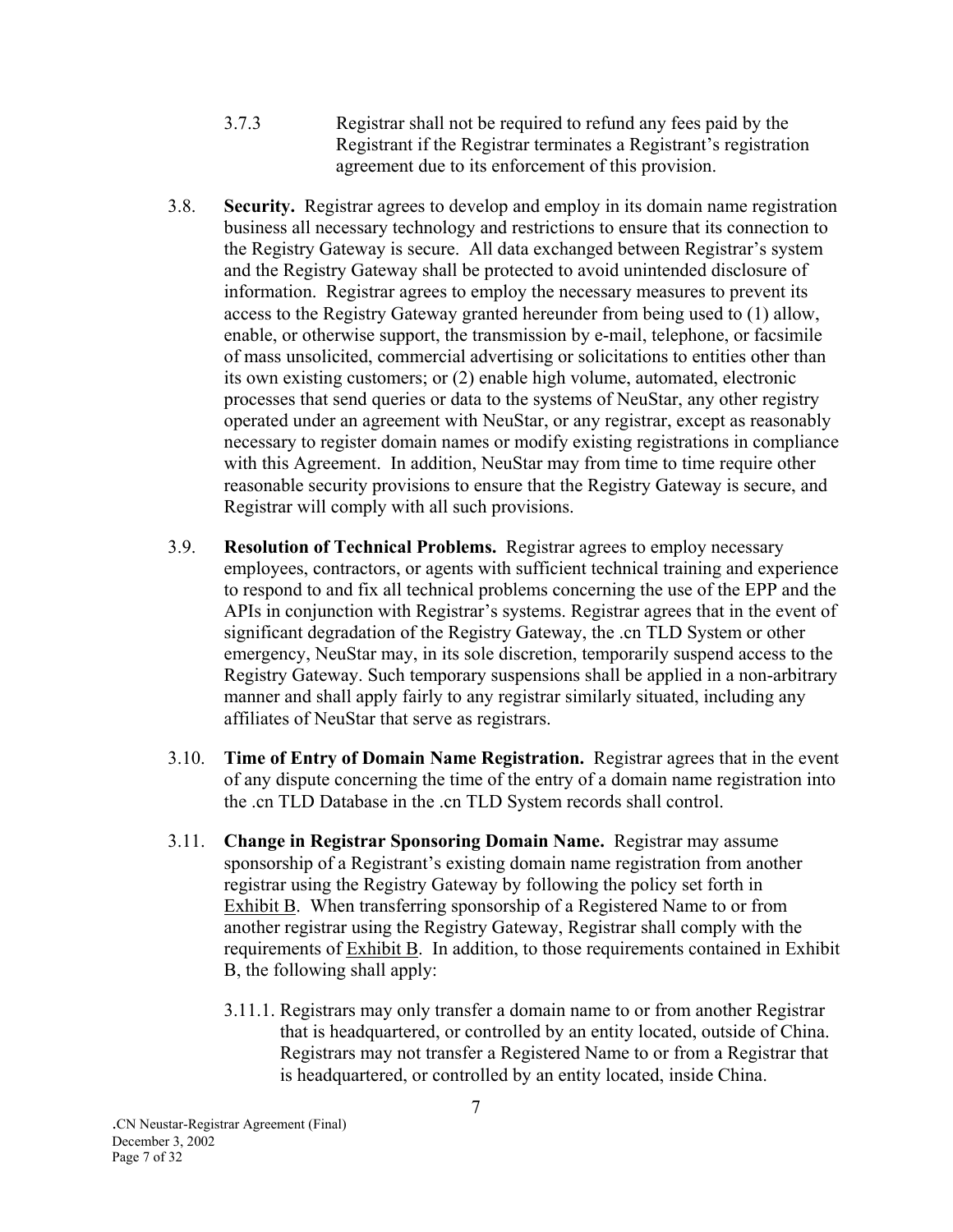- 3.11.2. Registrars shall not provide identical Registrar-generated <authinfo> codes for domain names registered by different registrants with the same Registrar. NeuStar in its sole discretion may choose to modify  $\langle$  authinfo $\rangle$ codes for a given domain and shall notify the sponsoring registrar of such modifications via EPP compliant mechanisms (i.e.  $EPP \leq$ poll> or EPP<domain:Info>).
- 3.11.3. The Registrar shall be required to provide the Registered Name Holder with timely access to the authorization code along with the ability to modify the authorization code. Registrar shall respond to any inquiry by a Registered Name Holder regarding access and/or modification within three (3) days. Failure of Registrar to timely respond to a Registered Name Holder authorization code inquiry shall constitute an incurable material breach of this Agreement.
- 3.12. **Compliance with Terms and Conditions.** Registrar shall comply with, and shall include in each Registration Agreement all of the following:
	- 3.12.1. Standards, policies, procedures, and practices for the .cn TLD as set forth in this Agreement, the Accreditation Agreement, and as established from time to time by NeuStar and/or CNNIC in a non-arbitrary manner and applicable to all registrars generally, and consistent with CNNIC's standards, policies, procedures, and practices. Among CNNIC's current operational standards, policies, procedures, and practices are those set forth in Exhibit C. Additional or revised CNNIC or NeuStar standards, policies, procedures, and practices for the .cn TLD shall be effective upon thirty (30) days notice by NeuStar to Registrar, unless otherwise stated by NeuStar or CNNIC as a result of changes by CNNIC to the .cn TLD System.
- 3.13 **Restriction on Serving as a Proxy**. Registrar agrees that at no time shall it represent any actual or potential domain name holder or serve as a proxy for a Registrant. For the avoidance of doubt, Registrar must include the actual Registrant's contact information, including the Registrant's physical address, telephone number, facsimile number (if available) and e-mail address, in the domain name registration as required pursuant to Section 3.5 above.
- 3.14 **Reasonable Assurance of Payment.** Registrar shall not activate any Registered Name unless and until it is satisfied that it has received a reasonable assurance of payment of its registration fee. For this purpose, a charge to a credit card, general commercial terms extended to creditworthy customers, or other mechanism providing a similar level of assurance of payment shall be sufficient, provided that the obligation to pay becomes final and non-revocable by the Registrant upon activation of the registration.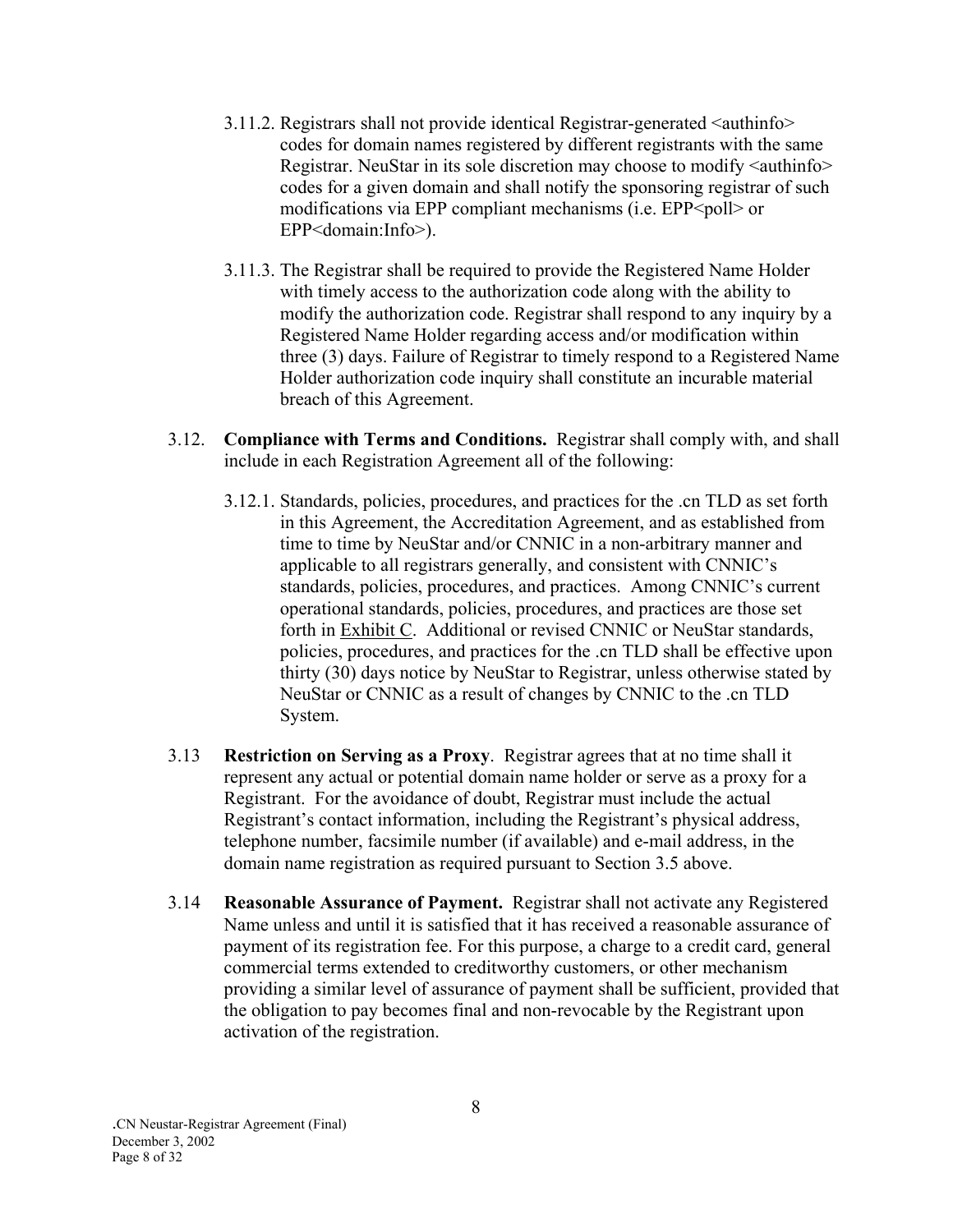- 3.15 **Resellers.** Registrar may, at its discretion from time to time, designate one or more resellers that will be permitted to provide Registrar Services consistent with those permitted of Registrar under this Agreement. Registrar shall enter into a written agreement with each of its resellers (a "Reseller Agreement"), which will ensure compliance with this Agreement and the Accreditation Agreement and include sufficient terms and conditions to obligate each reseller to abide by all terms and conditions and all Registrar obligations set forth in this Agreement and the Accreditation Agreement. Registrar shall be primarily liable for all acts or omissions of its resellers, and NeuStar's obligations under this Agreement and the Accreditation Agreement shall not be increased due to Registrar's appointment of resellers. Further, in its Reseller Agreement with each reseller, Registrar shall require such reseller to indemnify, defend and hold harmless NeuStar, CNNIC, and their directors, officers, employees, representatives, agents, affiliates, and stockholders from and against any and all claims, damages, liabilities, costs and expenses of any kind, including without limitation reasonable legal fees and expenses, arising out of or relating to any activities of such reseller. Each such Reseller Agreement shall further require that this indemnification obligation survive the termination or expiration of that agreement.
- 3.16 **Data Escrow**. During the Term of this Agreement, Registrar shall submit an electronic copy of the data submitted to NeuStar in accordance with Subsection 3.5 to a reputable escrow agent. The data shall be held under an agreement among Registrar, NeuStar, and the escrow agent (if any) providing that (1) the data shall be received and held in escrow, with no use other than verification that the deposited data is complete, consistent, and in proper format, until released to NeuStar; (2) the data shall be released from escrow upon expiration without renewal or termination of this Agreement; and (3) NeuStar's rights under the escrow agreement shall be assigned with any assignment of this Agreement. The escrow shall provide that in the event the escrow is released under this Subsection, NeuStar (or its assignee) shall have a non-exclusive, irrevocable, royalty-free license to exercise (only for transitional purposes) or have exercised all rights necessary to provide Registrar Services.

### **4. FEES**

4.1. **Amount of NeuStar Fees.** Registrar agrees to pay NeuStar the fees set forth in Exhibit D for initial and renewal registrations and other services provided by NeuStar to Registrar (collectively, "Fees"). NeuStar reserves the right to revise the Fees prospectively upon thirty (30) days notice to Registrar.

Registrar further agrees that in the event that a so-called "Sunrise" batch-based registration system is implemented in the introduction of the second-level ASCII.cn domain name space or any new multiluingual.cn space, Registrar shall not charge to registrants any fee for the submission of a domain name application or request for registration. Registrar agrees that the only fee allowable for the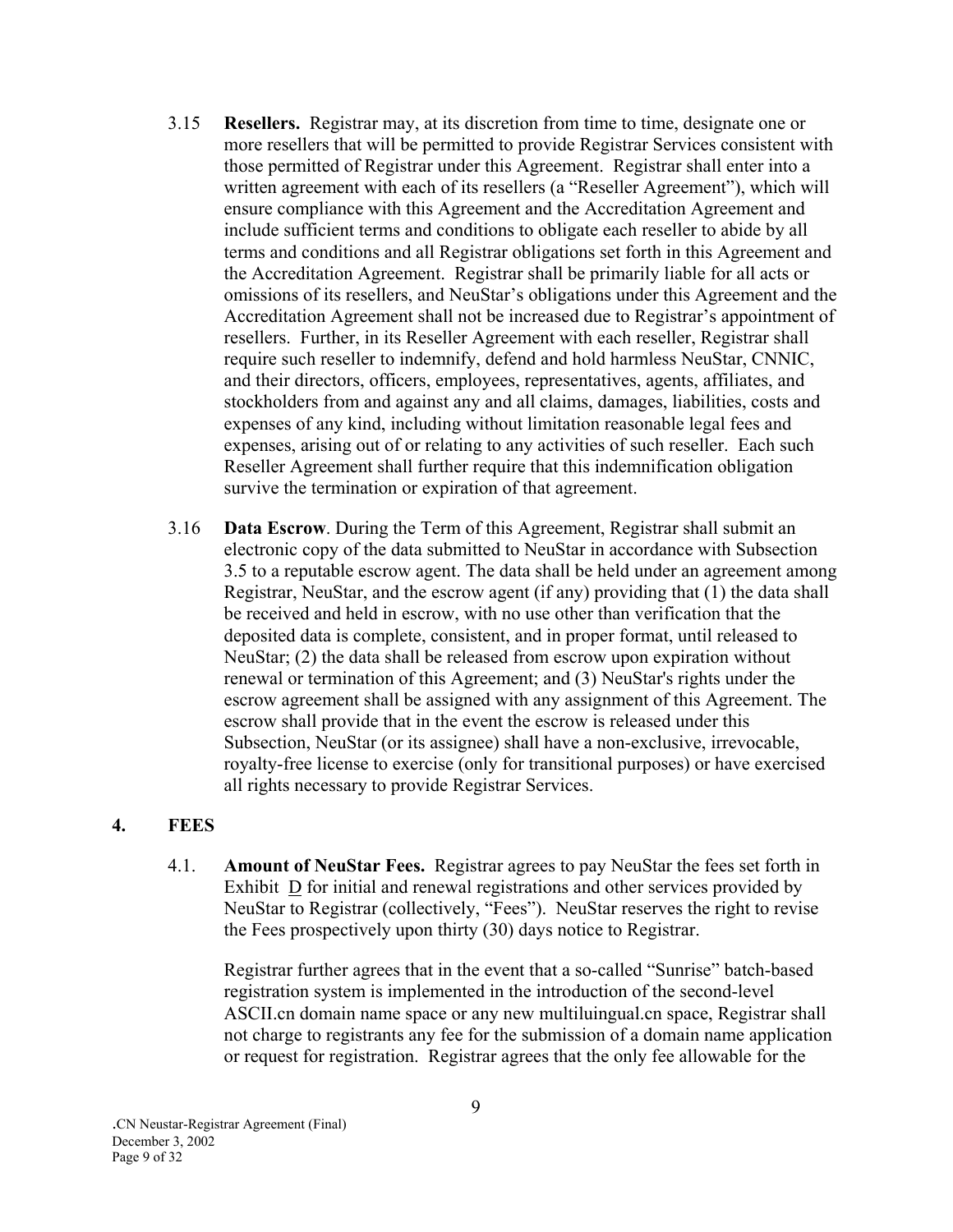submission of a domain name request under such systems will be Registrar's standard registration fee charged to the ultimate holder of a Registered Name.

- 4.2. **Payment of NeuStar Fees.** In advance of incurring Fees, Registrar shall establish a deposit account with NeuStar. All Fees are due immediately upon receipt of applications for initial and renewal registrations, or upon provision of other services provided by NeuStar to Registrar. Payment shall be made via debit or draw down of the deposit account. NeuStar shall provide monthly statements to the Registrar.
- 4.3. **Non-Payment of Fees.** In the event Registrar has insufficient funds deposited or otherwise fails to pay Fees when due, NeuStar may do any or all of the following: (a) stop accepting new initial or renewal registrations from Registrar; (b) delete the domain names associated with any negative balance incurred from the .cn TLD Database; and (c) pursue any other remedy permitted under this Agreement or at law or in equity.

# **5. CONFIDENTIALITY AND INTELLECTUAL PROPERTY**

- 5.1. **Use of Confidential Information.** During the Term of this Agreement, a Disclosing Party may be required (or elect) to disclose Confidential Information to the Receiving Party. Each party's use and disclosure of the Confidential Information shall be subject to the following terms and conditions:
	- 5.1.1. The Receiving Party shall treat as strictly confidential, and use all reasonable efforts to preserve the secrecy and confidentiality of, all Confidential Information, including implementing reasonable physical security measures and operating procedures.
	- 5.1.2. The Receiving Party agrees that it will use any Confidential Information solely for the purpose of exercising its rights or performing its obligations under this Agreement and for no other purposes whatsoever.
	- 5.1.3. The Receiving Party shall make no disclosures whatsoever of any Confidential Information of the Disclosing Party to others; provided, however, that if the Receiving Party is a corporation, partnership, or other organization, disclosure is permitted to the Receiving Party's officers, employees, contractors and agents who have a demonstrable need to know such Confidential Information, provided the Receiving Party shall advise such personnel of the confidential nature of the Confidential Information and of the procedures required to maintain the confidentiality thereof, and shall require them to acknowledge in writing that they have read, understand, and agree to be individually bound by the confidentiality terms of this Agreement.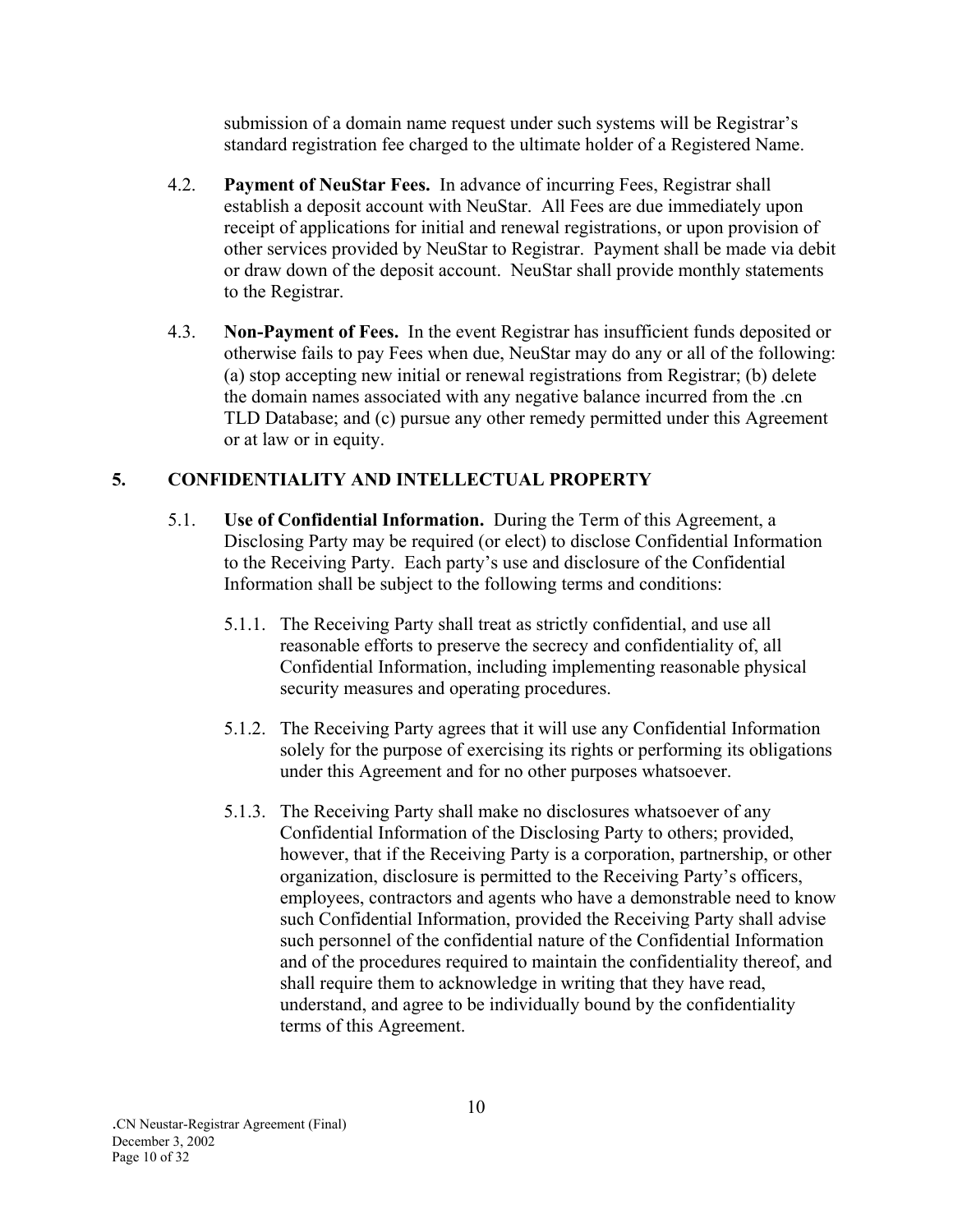- 5.1.4. The Receiving Party shall not modify or remove any confidentiality legends and/or copyright notices appearing on any Confidential Information.
- 5.1.5. The Receiving Party agrees not to prepare, or claim any rights to, any derivative works based on the Confidential Information.
- 5.1.6. Notwithstanding the foregoing, this Subsection 5.1 imposes no obligation upon the parties with respect to information that (a) is disclosed to a third party with the Disclosing Party's prior written approval; or (b) is or has entered the public domain through no fault of the Receiving Party; or (c) is known by the Receiving Party prior to the time of disclosure (as shown by documentary records to that effect); or (d) is independently developed by the Receiving Party without use of, or reference to, the Confidential Information; or (e) is made generally available by the Disclosing Party without restriction on disclosure; or (f) Receiving Party receives in good faith from a third party who is not, directly or indirectly, under an obligation of confidentiality to Disclosing Party with respect to same.
- 5.1.7. In the event the Receiving Party is required by law, regulation or court order to disclose any Confidential Information, Receiving Party will promptly notify Disclosing Party in writing prior to making any such disclosure in order to facilitate Disclosing Party seeking a protective order or other appropriate remedy from the proper authority, at the Disclosing Party's expense. Receiving Party agrees to cooperate with Disclosing Party in seeking such order or other remedy. Receiving Party further agrees that if Disclosing Party is not successful in precluding the requesting legal body from requiring the disclosure of the Confidential Information, it will furnish only that portion of the Confidential Information which is legally required.
- 5.1.8. The Receiving Party's duties under this Subsection 5.1 shall expire five (5) years after the expiration or termination of this Agreement, or earlier upon written agreement of the parties.

### 5.2. **Intellectual Property.**

5.2.1. Each party will continue to independently own its intellectual property, including all patents, patent applications, copyrights, trademarks, trade names, service marks, know-how, trade secrets, proprietary processes, and software. Nothing in this agreement shall confer any ownership right whatsoever to one party in the intellectual property of the other party. In addition, NeuStar, or its suppliers and/or licensees, as the case may be, shall own all right, title and interest in and to the Registry Gateway, EPP, API's, Registrar Documentations, and any software or hardware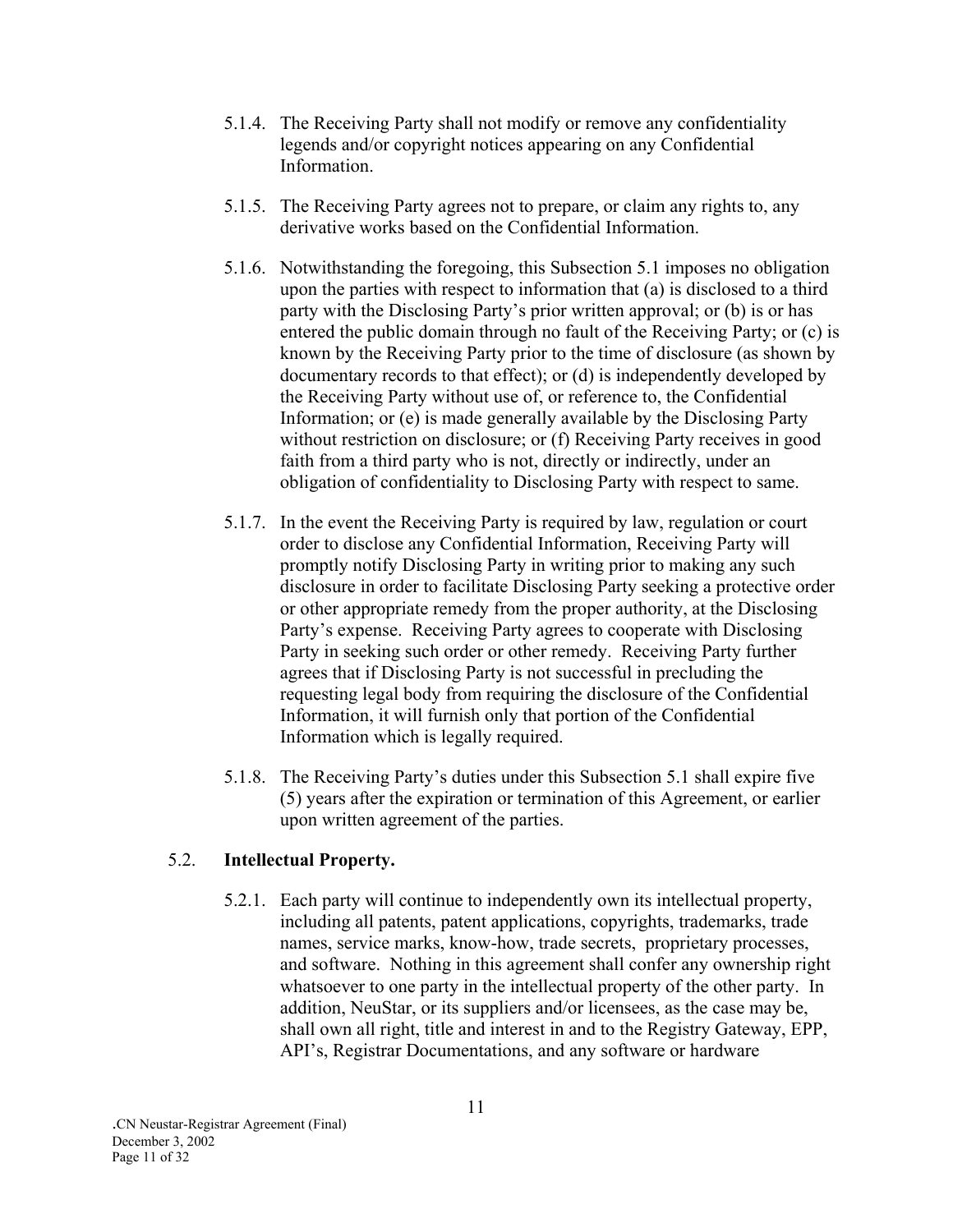incorporated into the Registry Gateway, or any component of any of the foregoing, as well as all intellectual property appurtenant thereto.

5.2.2. Subject only to the limited licenses set forth in this Agreement, no commercial use rights or any licenses of any kind under or to any patent, patent application, copyright, trademark, trade name, service mark, knowhow, trade secret, proprietary process, or software are granted by one party to the other party by this Agreement, or by virtue of any disclosure of any Confidential Information to a Receiving Party under this Agreement.

### **6. INDEMNITIES AND LIMITATION OF LIABILITY**

- 6.1. **Indemnification.** Registrar, at its own expense and within thirty (30) days after presentation of a demand by NeuStar under this Section, will indemnify, defend and hold harmless NeuStar and its directors, officers, employees, representatives, agents, affiliates, and stockholders (along with NeuStar, each an "Indemnified Person"), against any claim, suit, action, other proceeding of any kind (a "Claim") brought against that Indemnified Person based on, arising from, or relating in any way to: (i) any product or service of Registrar; (ii) any agreement, including Registrar's dispute policy, with any Registrant or reseller; or (iii) Registrar's domain name registration business, including, but not limited to, Registrar's advertising, domain name application process, systems and other processes, fees charged, billing practices and customer service, or any other business conducted by Registrar; provided, however, that in any such case: (a) NeuStar or any other Indemnified Person provides Registrar with reasonable prior notice of any such Claim, and (b) upon Registrar's written request, NeuStar or any other Indemnified Person will provide to Registrar all available information and assistance reasonably necessary for Registrar to defend such Claim; provided further that Registrar reimburses NeuStar and such other Indemnified Persons for their actual and reasonable costs incurred in connection with providing such information and assistance. Registrar will not enter into any settlement or compromise of any such indemnifiable Claim with respect to a particular Indemnified Person without the prior written consent of such Indemnified Person, which consent shall not be unreasonably withheld. Registrar will pay any and all costs, damages, liabilities, and expenses, including, but not limited to, reasonable attorneys' fees and costs awarded against or otherwise incurred by NeuStar and other Indemnified Persons in connection with or arising from any such indemnifiable Claim.
- 6.2. **Limitation of Liability.** EXCEPT WITH RESPECT TO REGISTRAR'S INDEMNIFICATION OBLIGATIONS SET FORTH ELSEWHERE IN THIS AGREEMENT, IN NO EVENT SHALL EITHER PARTY BE LIABLE FOR ANY SPECIAL, INDIRECT, INCIDENTAL, PUNITIVE, EXEMPLARY OR CONSEQUENTIAL DAMAGES FOR ANY VIOLATIONS OF, OR CAUSES OF ACTION RELATING TO OR ARISING FROM, THIS AGREEMENT, EVEN IF SUCH PARTY HAS BEEN INFORMED OF THE POSSIBILITY OF SUCH DAMAGES. IN ADDITION, NEUSTAR SHALL NOT BE LIABLE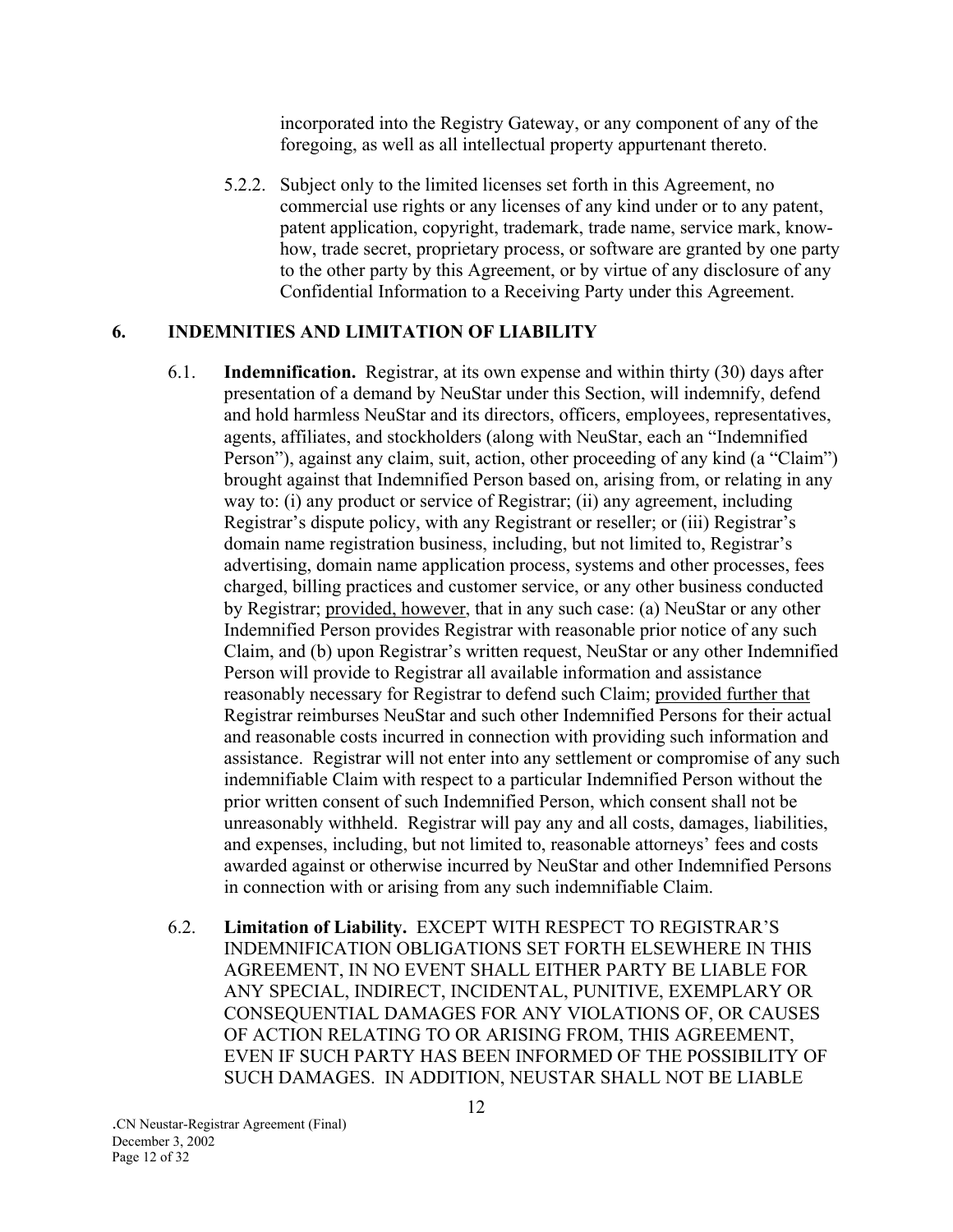FOR ANY DIRECT, INDIRECT, INCIDENTAL, PUNITIVE, EXEMPLARY OR CONSEQUENTIAL DAMAGES FOR ANY LOSSES, EXPENSES OR CLAIMS RESULTING FROM CNNIC'S OPERATION OR ADMINISTRATION OF THE .CN TLD SYSTEM.

### **7. DISPUTE RESOLUTION**

7.1. **Dispute Resolution; Governing Law.** Any and all disputes of any nature arising under or in connection with this Agreement, including requests for specific performance, shall be resolved through binding arbitration conducted as provided in this Section pursuant to the rules of the American Arbitration Association ("AAA"). The arbitration shall be conducted in the English language and shall occur in Fairfax County, Virginia, USA. There shall be three (3) arbitrators: each party shall choose one arbitrator, who together will select a third; if the two arbitrators are not able to agree on a third arbitrator within fifteen (15) calendar days of the designation of the second arbitrator, the AAA shall choose the third. The parties shall bear the costs of the arbitration in equal shares, subject to the right of the arbitrators to reallocate the costs in their award as provided in the AAA rules. The parties shall bear their own attorneys' fees in connection with the arbitration, and the arbitrators may not reallocate the attorneys' fees in conjunction with their award. The arbitrators shall render their decision within ninety (90) calendar days of the selection of the third arbitrator. Any litigation brought to enforce an arbitration award shall be brought in a Commonwealth or federal court in the Eastern District of the Commonwealth of Virginia, USA; however, the parties shall also have the right to enforce a judgment of such a court in any court of competent jurisdiction. For the purpose of aiding the arbitration and/or preserving the rights of a party during the pendency of an arbitration, each party shall have the right to seek temporary or preliminary injunctive relief from the arbitration panel or any court of competent jurisdiction located in the Eastern District of the Commonwealth of Virginia, USA, which shall not be a waiver of this arbitration agreement. This Agreement shall be construed in accordance with and governed by the laws of the Commonwealth of Virginia (without regard to any rules or principles of conflicts of law that might look to any jurisdiction outside Virginia).

### **8. TERM AND TERMINATION**

8.1. **Term of the Agreement; Revisions.** The Term of this Agreement shall commence on the Effective Date and, unless earlier terminated in accordance with the provisions of this Agreement, shall expire on December 31, 2003, unless otherwise terminated in accordance with this Agreement. In the event that revisions to NeuStar's approved form of NeuStar-Registrar Agreement (such as this one) are approved or adopted by CNNIC from time to time, Registrar will either execute an amendment substituting the revised agreement in place of this Agreement or, at its option exercised within thirty (30) days after receiving notice of such amendment, terminate this Agreement immediately by giving written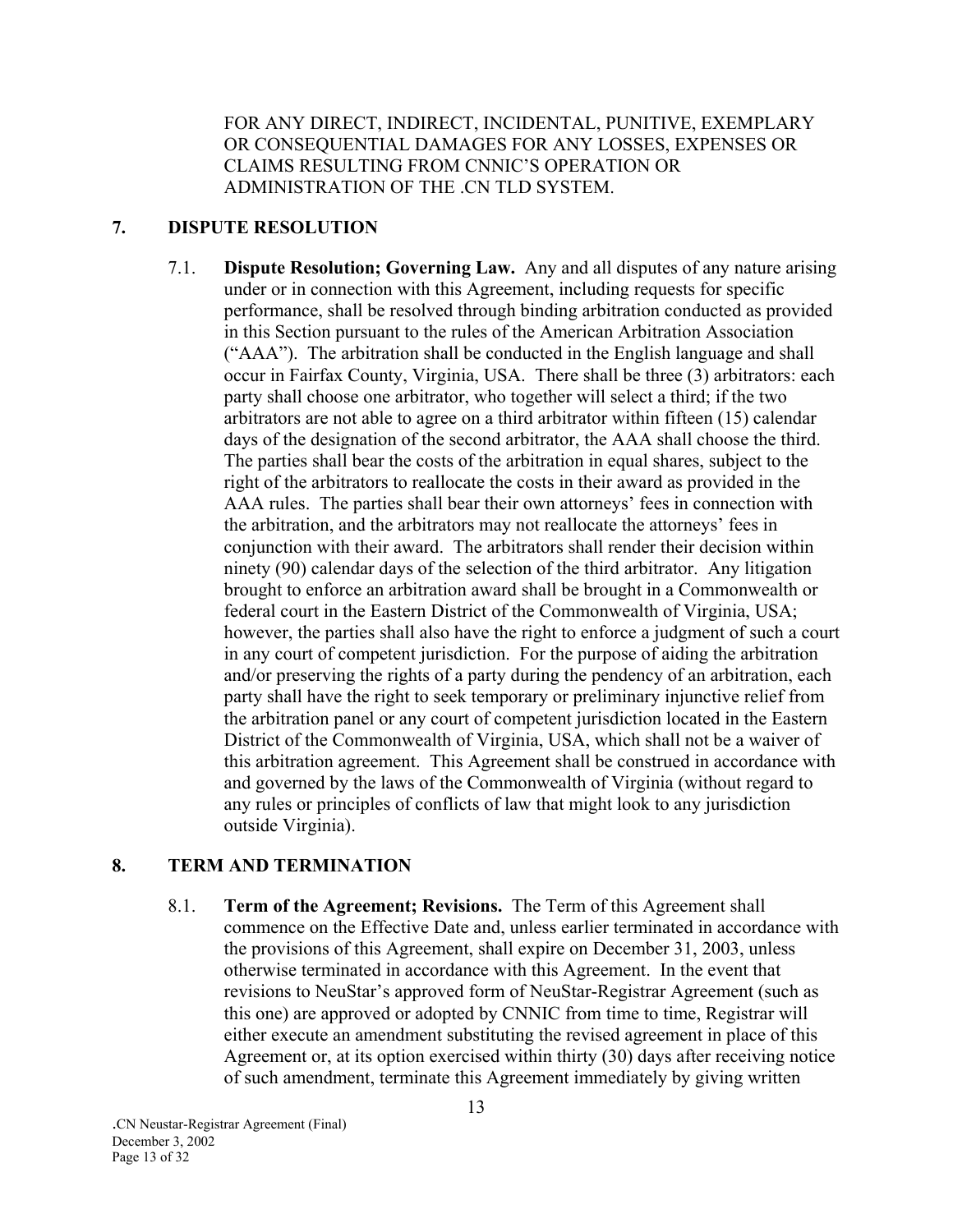notice to NeuStar. In the event that NeuStar does not receive such executed amendment or notice of termination from Registrar within such thirty (30) day period, Registrar shall be deemed to have accepted the provisions of such revised NeuStar-Registrar Agreement, and as such, shall be bound by all the terms and conditions of such revised NeuStar-Registrar Agreement.

- 8.2. **Termination.** This Agreement may be terminated as follows:
	- 8.2.1. Termination For Cause. In the event that either party materially breaches any of its obligations under this Agreement and such breach is not substantially cured within thirty (30) calendar days after written notice thereof is given by the other party, then the non-breaching party may, by giving written notice thereof to the other party, terminate this Agreement as of the date specified in such notice of termination.
	- 8.2.2. Termination at Option of Registrar. Registrar may terminate this Agreement at any time by giving NeuStar thirty (30) days written notice of termination.
	- 8.2.3. Termination Upon Loss of Registrar's Accreditation. This Agreement shall immediately terminate in the event Registrar's accreditation by CNNIC is terminated or expires without renewal.
	- 8.2.4. Termination in the Event of Termination of .cn TLD Agreement. This Agreement shall immediately terminate in the event the NeuStar's Agreement to provide Registry Gateway service is terminated or expires without entry of a subsequent agreement with CNNIC and this Agreement is not assigned under Subsection 9.1.1 below.
	- 8.2.5. Termination in the Event of Insolvency or Bankruptcy. This Agreement will automatically and immediately terminate if the Registrar is adjudged insolvent or bankrupt, or if proceedings are instituted by or against Registrar seeking relief, reorganization or arrangement under any laws relating to insolvency or bankruptcy, or seeking any assignment for the benefit of creditors, or seeking the appointment of a receiver, liquidator or trustee of Registrar's property or assets or the liquidation, dissolution or winding up of Registrar's business.
- 8.3. **Effect of Termination.** Upon the expiration or termination of this Agreement for any reason:
	- 8.3.1. NeuStar will complete the registration of all domain names processed by Registrar prior to the effective date of such expiration or termination, provided that all Registrar's payments to NeuStar for Fees are current and timely.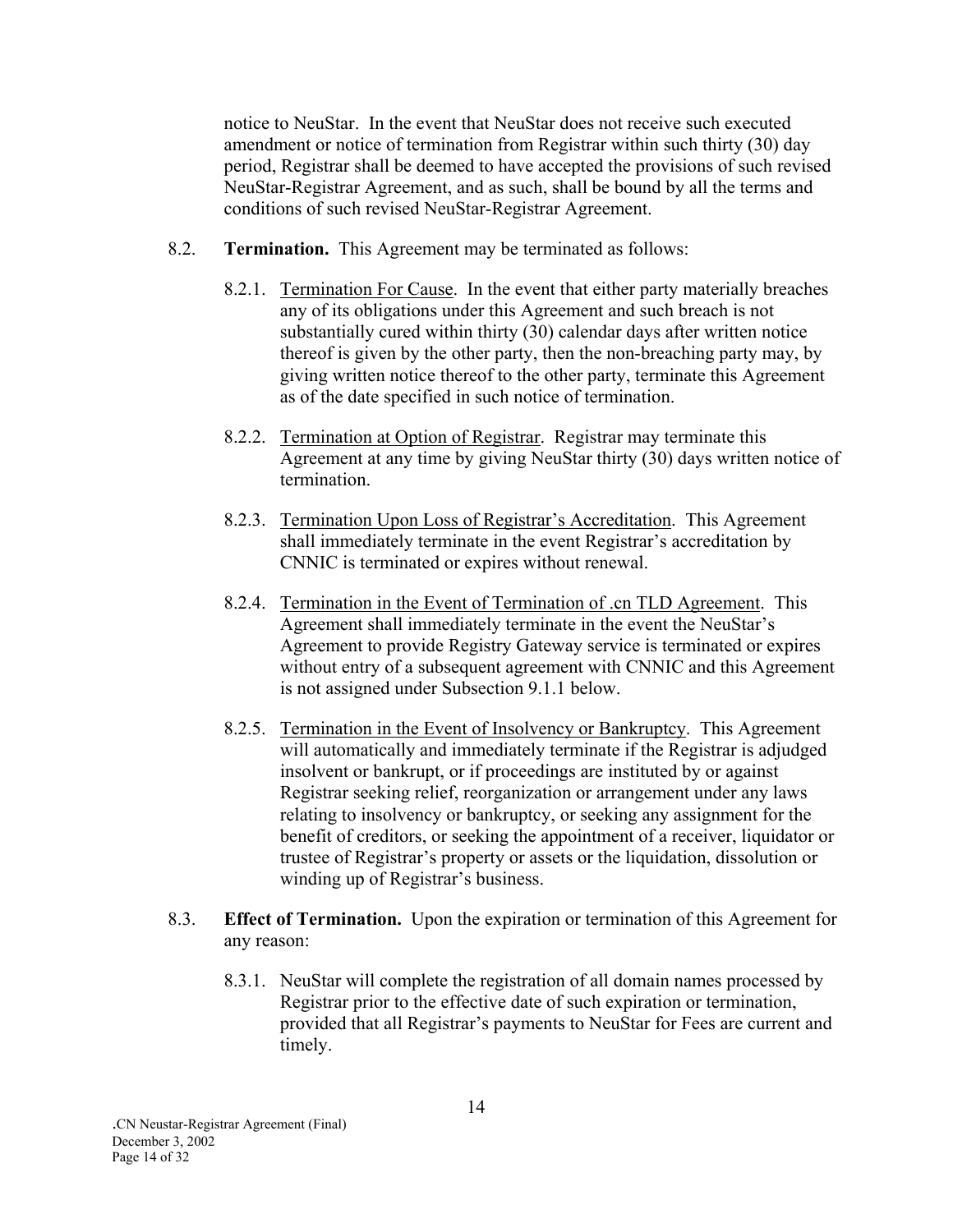- 8.3.2. Registrar shall immediately transfer its sponsorship of Registered Names to another registrar in compliance with any procedures established or approved by NeuStar.
- 8.3.3. All Confidential Information in the possession of the Receiving Party shall be immediately returned to the Disclosing Party.
- 8.3.4. In the event of termination in accordance with the provisions of Subsections 8.2.1, 8.2.2 or 8.2.3, Registry Operator reserves the right to immediately contact any and all Registered Name Holders to facilitate the orderly and stable transition of Registered Name Holders to other CNNICaccredited registrars.
- 8.3.5. All Fees and any other amounts owing to NeuStar shall become immediately due and payable.
- 8.4. **Survival.** In the event of termination of this Agreement, the following shall survive: (i) Subsections 2.6, 3.5, 3.7 3.16, 5.1, 5.2, 6.1, 6.2, 7.1, 8.3.3, 8.3.4, 8.3.5, 8.4, 9.2, 9.3.3, 9.5, 9.6, 9.8, 9.9, 9.10, 9.11 and 9.13 and (ii) the indemnification obligations of (a) Registrants under Subsection 3.4 and (b) resellers under Subsection 3.14. Neither party shall be liable to the other for damages of any sort resulting solely from terminating this Agreement in accordance with its terms.

## **9. MISCELLANEOUS**

## 9.1. **Assignments.**

- 9.1.1. Assignment to Successor. In the event the NeuStar's relationship with CNNIC is terminated (and such termination is deemed final under such Agreement) or expires without entry by NeuStar and CNNIC of a subsequent registry agreement, NeuStar's rights under this Agreement may be assigned to CNNIC or another entity selected by CNNIC to act as a Registry Gateway upon giving Registrar written notice within sixty (60) days of the termination or expiration, provided that the subsequent Registry Gateway provider assumes all or substantially all of the duties of NeuStar under this Agreement.
- 9.1.2. Assignment in Connection with Assignment of CNNIC Agreement with NeuStar. In the event that the agreement between CNNIC and NeuStar for the .cn TLD is validly assigned, NeuStar's rights under this Agreement shall be automatically assigned to the assignee of such agreement, provided that the assignee assumes all or substantially all of the duties of NeuStar under this Agreement.
- 9.1.3. Other Assignments. Except as otherwise expressly provided in this Agreement, the provisions of this Agreement shall inure to the benefit of and be binding upon, the successors and permitted assigns of the parties.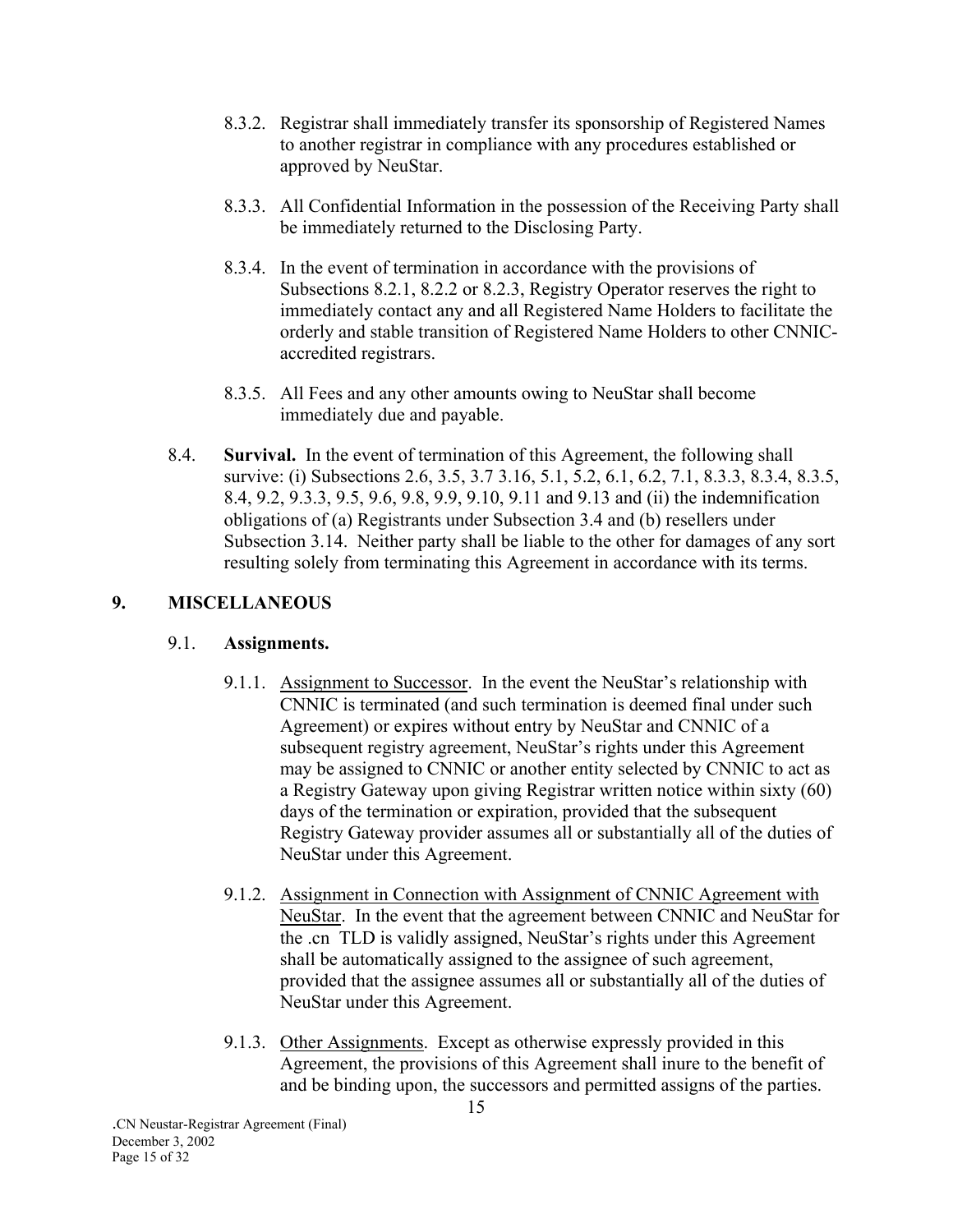Neither party shall assign or transfer its rights or obligations under this Agreement without the prior written consent of the other party, which shall not be unreasonably withheld; provided, however, that NeuStar shall have the right to assign all its rights and delegate all its duties under this Agreement to an affiliated organization without such consent.

9.2. **Notices.** Any notice or other communication required or permitted to be delivered to any party under this Agreement shall be in writing and shall be deemed properly delivered, given and received when delivered by hand, by registered mail (return receipt requested), by courier or express delivery service, by e-mail (against of receipt of confirmation of delivery) or by telecopier (against receipt of answerback confirming delivery) during business hours to the address or telecopier number, or e-mail address set forth beneath the name of such party below or when delivery as described above is refused by the intended recipient, unless such party has given a notice of a change of address in writing pursuant to the foregoing. Notwithstanding the foregoing, notice shall be deemed properly given from NeuStar to Registrar at such time as NeuStar posts any notice, update, modification or other information on its .cn website, so long as such notice, update, modification or other information is intended for all registrars generally (e.g., CNNIC-mandated revisions to the form NeuStar-Registrar Agreement).

 $\mathcal{L}_\text{max}$ 

 $\mathcal{L}_\text{max}$ 

 $\mathcal{L}_\text{max}$  and  $\mathcal{L}_\text{max}$  and  $\mathcal{L}_\text{max}$  and  $\mathcal{L}_\text{max}$  $\mathcal{L}_\text{max}$  , and the set of the set of the set of the set of the set of the set of the set of the set of the set of the set of the set of the set of the set of the set of the set of the set of the set of the set of the  $\mathcal{L}_\text{max}$  and  $\mathcal{L}_\text{max}$  and  $\mathcal{L}_\text{max}$  and  $\mathcal{L}_\text{max}$  $\mathcal{L}_\text{max}$ 

 $\mathcal{L}_\text{max}$  and  $\mathcal{L}_\text{max}$  and  $\mathcal{L}_\text{max}$  and  $\mathcal{L}_\text{max}$  $\mathcal{L}_\text{max}$  and  $\mathcal{L}_\text{max}$  and  $\mathcal{L}_\text{max}$  and  $\mathcal{L}_\text{max}$  $\mathcal{L}_\text{max}$  and  $\mathcal{L}_\text{max}$  and  $\mathcal{L}_\text{max}$  and  $\mathcal{L}_\text{max}$  $\mathcal{L}_\text{max}$  and  $\mathcal{L}_\text{max}$  and  $\mathcal{L}_\text{max}$  and  $\mathcal{L}_\text{max}$  $\mathcal{L}_\text{max}$ 

If to Registrar:

with copy to:

If to NeuStar:

 NeuStar, Inc. 46000 Center Oak Plaza Building X Sterling, VA 20166 Attn: Director, Law & Policy phone: (571) 434-5400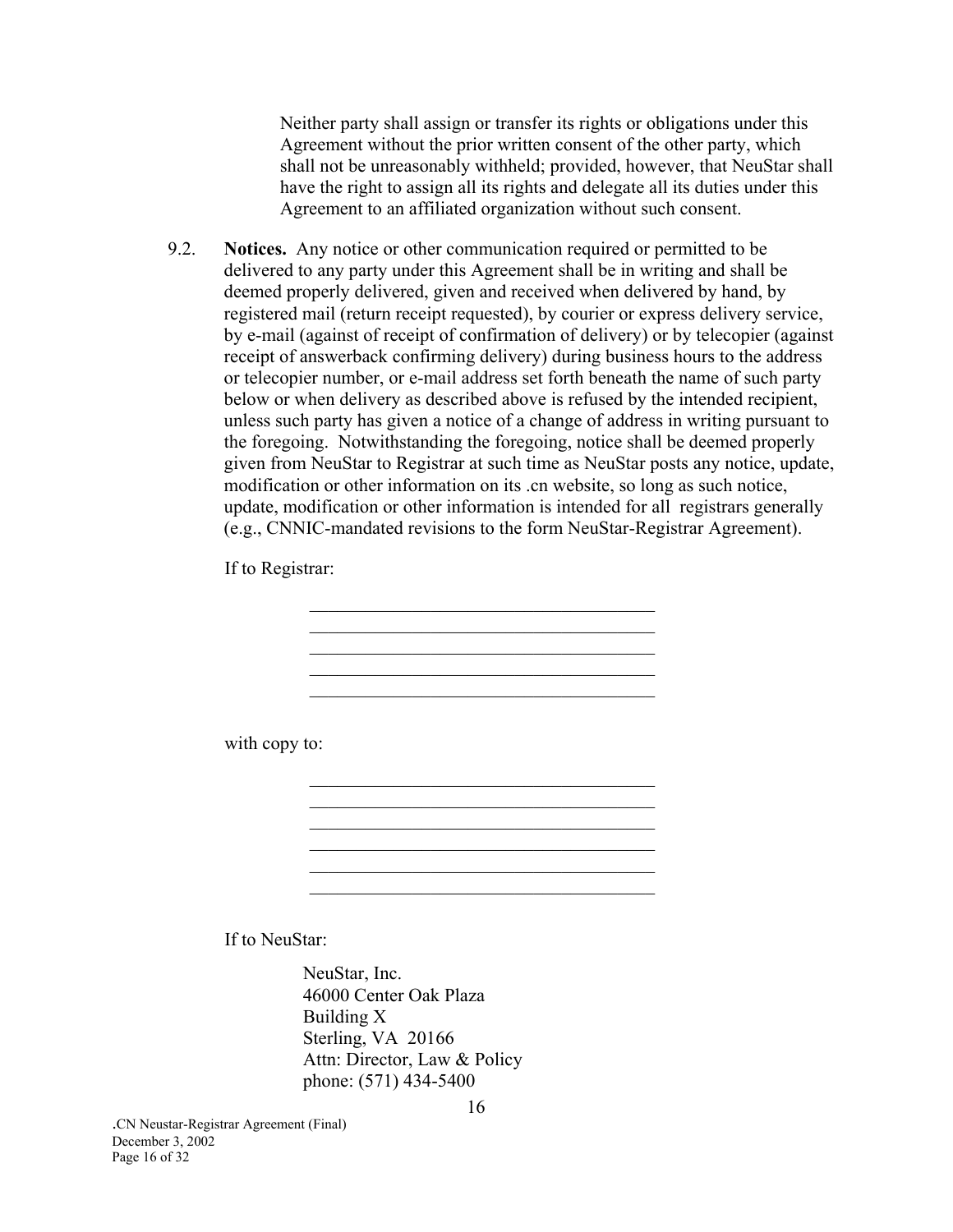#### fax: (571) 434-5735

with a copy to:

 NeuStar, Inc. 46000 Center Oak Plaza Building X Sterling, VA 20166 Attn: General Counsel phone: (571) 434-5400 fax: (571) 434-5735

### 9.3. **Representations and Warranties.**

- 9.3.1. Registrar. Registrar represents and warrants that: (1) it is an organization (e.g., corporation, partnership, limited liability company, government agency) duly formed, validly existing and in good standing under the laws of  $(2)$  it has all requisite power and authority to execute, deliver and perform its obligations under this Agreement, (3) it is, and during the Term of this Agreement will continue to be, accredited by CNNIC, (4) the execution, performance and delivery of this Agreement has been duly authorized by Registrar, (5) no further approval, authorization or consent of any governmental or regulatory authority is required to be obtained or made by Registrar in order for it to enter into and perform all its obligations under this Agreement.
- 9.3.2. NeuStar. NeuStar represents and warrants that: (1) it is a corporation duly incorporated, validly existing and in good standing under the laws of the State of Delaware, (2) it has all requisite corporate power and authority to execute, deliver and perform its obligations under this Agreement, (3) the execution, performance and delivery of this Agreement has been duly authorized by NeuStar, and (4) no further approval, authorization or consent of any governmental or regulatory authority is required to be obtained or made by NeuStar in order for it to enter into and perform all its obligations under this Agreement.
- 9.3.3. Disclaimer of Warranties. THE EPP, APIs, REGISTRAR DOCUMENTATION, REGISTRY GATEWAY AND ANY COMPONENT THEREOF ARE PROVIDED "AS-IS" AND WITHOUT ANY WARRANTY OF ANY KIND. NEUSTAR EXPRESSLY DISCLAIMS ALL WARRANTIES AND/OR CONDITIONS, EXPRESS OR IMPLIED, INCLUDING, BUT NOT LIMITED TO, THE IMPLIED WARRANTIES AND CONDITIONS OF MERCHANTABILITY OR SATISFACTORY QUALITY AND FITNESS FOR A PARTICULAR PURPOSE AND NONINFRINGEMENT OF THIRD PARTY RIGHTS.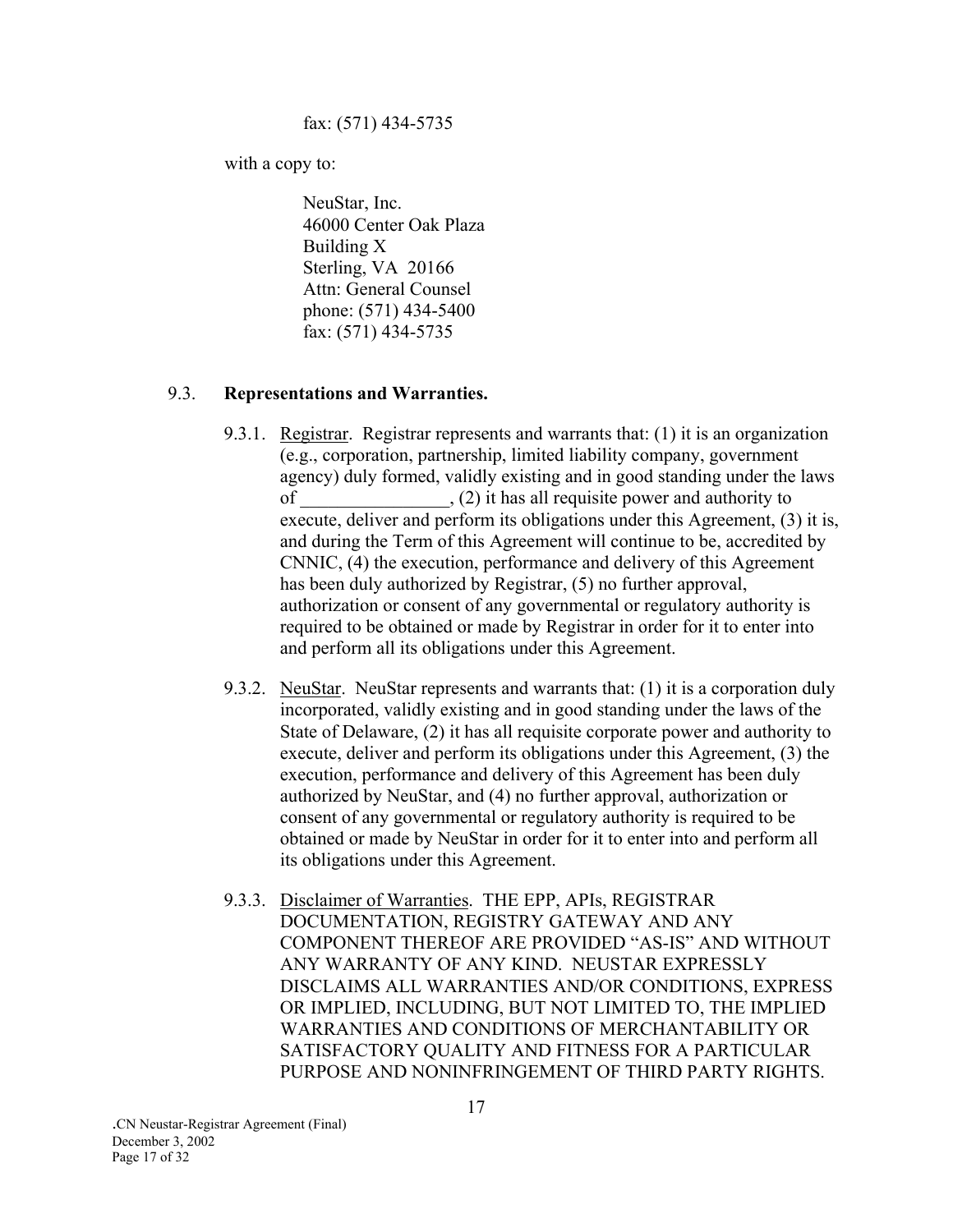.CN TLD OPERATOR DOES NOT WARRANT THAT THE EPP, APIs, REGISTRAR DOCUMENTATION, .CN REGISTRY GATEWAY OR ANY COMPONENT THEREOF WILL MEET REGISTRAR'S REQUIREMENTS, OR THAT THE OPERATION OF EPP, APIs, REGISTRAR DOCUMENTATION, THE .CN REGISTRY GATEWAY OR ANY COMPONENT THEREOF WILL BE UNINTERRUPTED OR ERROR-FREE, OR THAT DEFECTS IN THE EPP, APIs, REGISTRAR DOCUMENTATION, REGISTRY GATEWAY OR ANY COMPONENT THEREOF WILL BE CORRECTED. FURTHERMORE, NEUSTAR DOES NOT WARRANT NOR MAKE ANY REPRESENTATIONS REGARDING THE USE OR THE RESULTS OF THE EPP, APIs, REGISTRAR DOCUMENTATION, REGISTRY GATEWAY OR ANY COMPONENT THEREOF OR RELATED DOCUMENTATION IN TERMS OF THEIR CORRECTNESS, ACCURACY, RELIABILITY, OR OTHERWISE. SHOULD THE EPP, APIs, REGISTRAR DOCUMENTATION, THE REGISTRY GATEWAY OR ANY COMPONENT THEREOF PROVE DEFECTIVE, REGISTRAR ASSUMES THE ENTIRE COST OF ALL NECESSARY SERVICING, REPAIR OR CORRECTION OF REGISTRAR'S OWN SYSTEMS AND SOFTWARE.

In the event of any conflict in this Agreement between this Subsection 9.3.3 and any other provision, this Subsection 9.3.3 will govern and control.

- 9.4. **Insurance.** During the Term of this Agreement (including any renewal terms), Registrar shall have in place US\$500,000 in comprehensive legal liability insurance from a reputable insurance provider with an A.M. Best rating of "A" or better, or an equivalent form of legal liability coverage. Such insurance or coverage shall be used to indemnify and hold harmless NeuStar and its employees, directors, officers, representatives, agents, affiliates, and stockholders from all costs and damages (including without limitation reasonable attorneys' fees) which it may suffer by reason of Registrar's failure to indemnify NeuStar as provided above; provided, however, that Registrar's indemnity obligations under this Agreement shall *not* deemed to be limited by the amount of such insurance. Registrar shall provide a copy of the insurance policy to NeuStar upon NeuStar's request and shall name NeuStar and the other Indemnified Persons as additional insured parties under that policy.
- 9.5. **Third-Party Beneficiaries.** The parties expressly agree that CNNIC is an intended third-party beneficiary of this Agreement. Otherwise, this Agreement shall not be construed to create any obligation by either party to any non-party to this Agreement, including any Registrant or reseller. Registrar acknowledges that nothing in this Agreement shall confer upon Registrar or any person or entity the status of an intended third-party beneficiary of any agreement by and between NeuStar and CNNIC.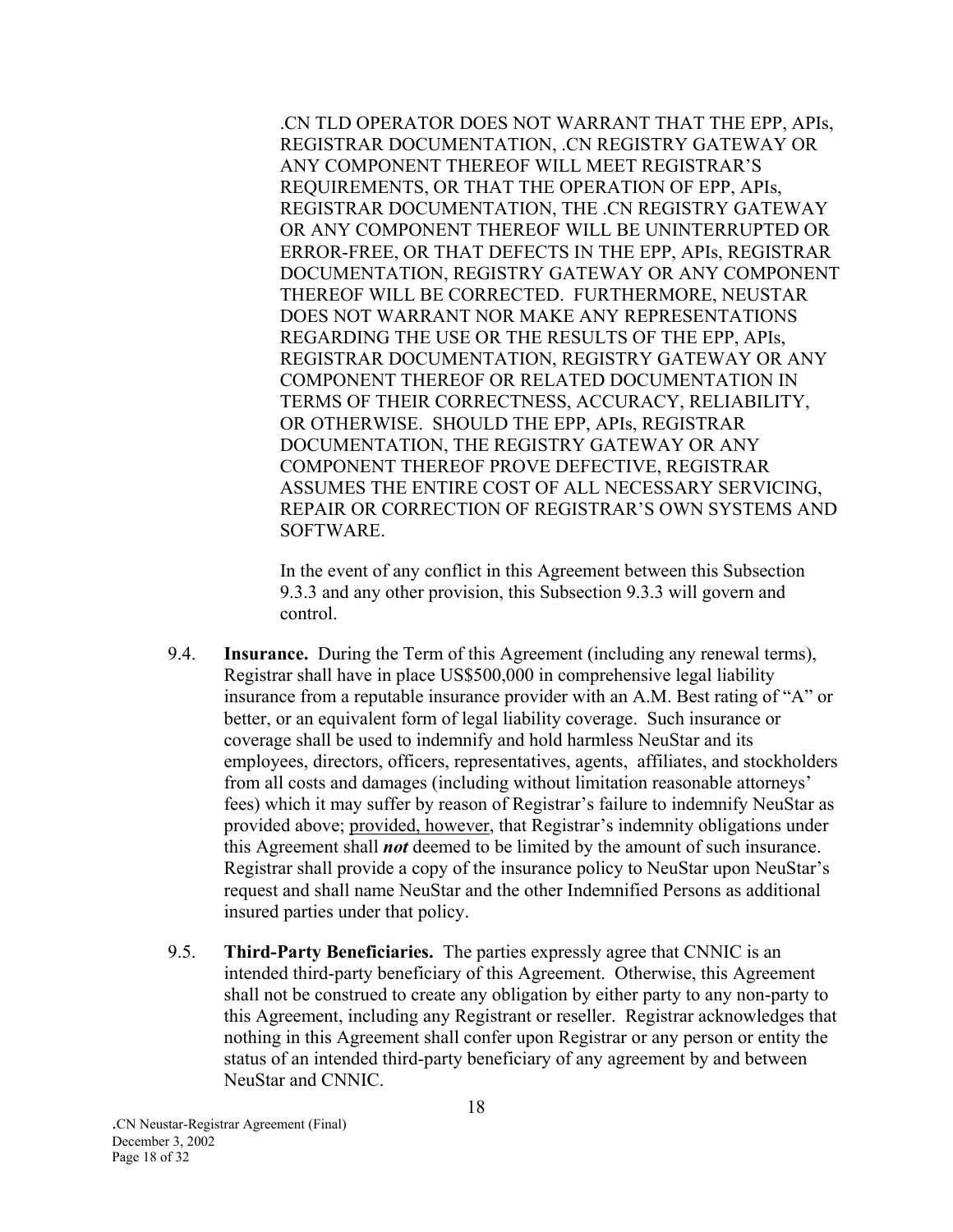- 9.6. **Relationship of the Parties.** Nothing in this Agreement shall be construed as creating an employer-employee or agency relationship, a partnership or a joint venture between the parties.
- 9.7. **Force Majeure.** Except for the non-payment of Fees, neither party shall be liable to the other for any loss or damage resulting from any cause beyond its reasonable control (a "Force Majeure Event") including, but not limited to, insurrection or civil disorder, war or military operations, national or local emergency, acts or omissions of government or other competent authority, compliance with any statutory obligation or executive order, industrial disputes of any kind (whether or not involving either party's employees), fire, lightning, explosion, flood, subsidence, weather of exceptional severity, equipment or facilities shortages which are being experienced by providers of telecommunications services generally, or other similar force beyond such Party's reasonable control, and acts or omissions of persons for whom neither party is responsible. Upon occurrence of a Force Majeure Event and to the extent such occurrence interferes with either party's performance of this Agreement, such party shall be excused from performance of its obligations (other than payment obligations) during the first six (6) months of such interference, provided that such party uses commercially reasonable efforts to avoid or remove such causes of nonperformance as soon as possible.
- 9.8. **Amendments.** Except as otherwise provided herein, no amendment, supplement, or modification of this Agreement or any provision hereof shall be binding unless executed in writing by authorized signatories of both parties.
- 9.9. **Waivers.** No failure on the part of either party to exercise any power, right, privilege or remedy under this Agreement, and no delay on the part of either party in exercising any power, right, privilege or remedy under this Agreement, shall operate as a waiver of such power, right, privilege or remedy; and no single or partial exercise or waiver of any such power, right, privilege or remedy shall preclude any other or further exercise thereof or of any other power, right, privilege or remedy. Neither party shall be deemed to have waived any claim arising out of this Agreement, or any power, right, privilege or remedy under this Agreement, unless the waiver of such claim, power, right, privilege or remedy is expressly set forth in a written instrument duly executed and delivered on behalf of such party; and any such waiver shall not be applicable or have any effect except in the specific instance in which it is given.
- 9.10. **Attorneys' Fees.** Except as otherwise may be provided in Subsection 7.1 above, if any legal action or other legal proceeding (including arbitration) relating to the performance under this Agreement or the enforcement of any provision of this Agreement is brought against a party hereto, the prevailing party shall be entitled to recover reasonable attorneys' fees, costs and disbursements (in addition to any other relief to which the prevailing party may be entitled).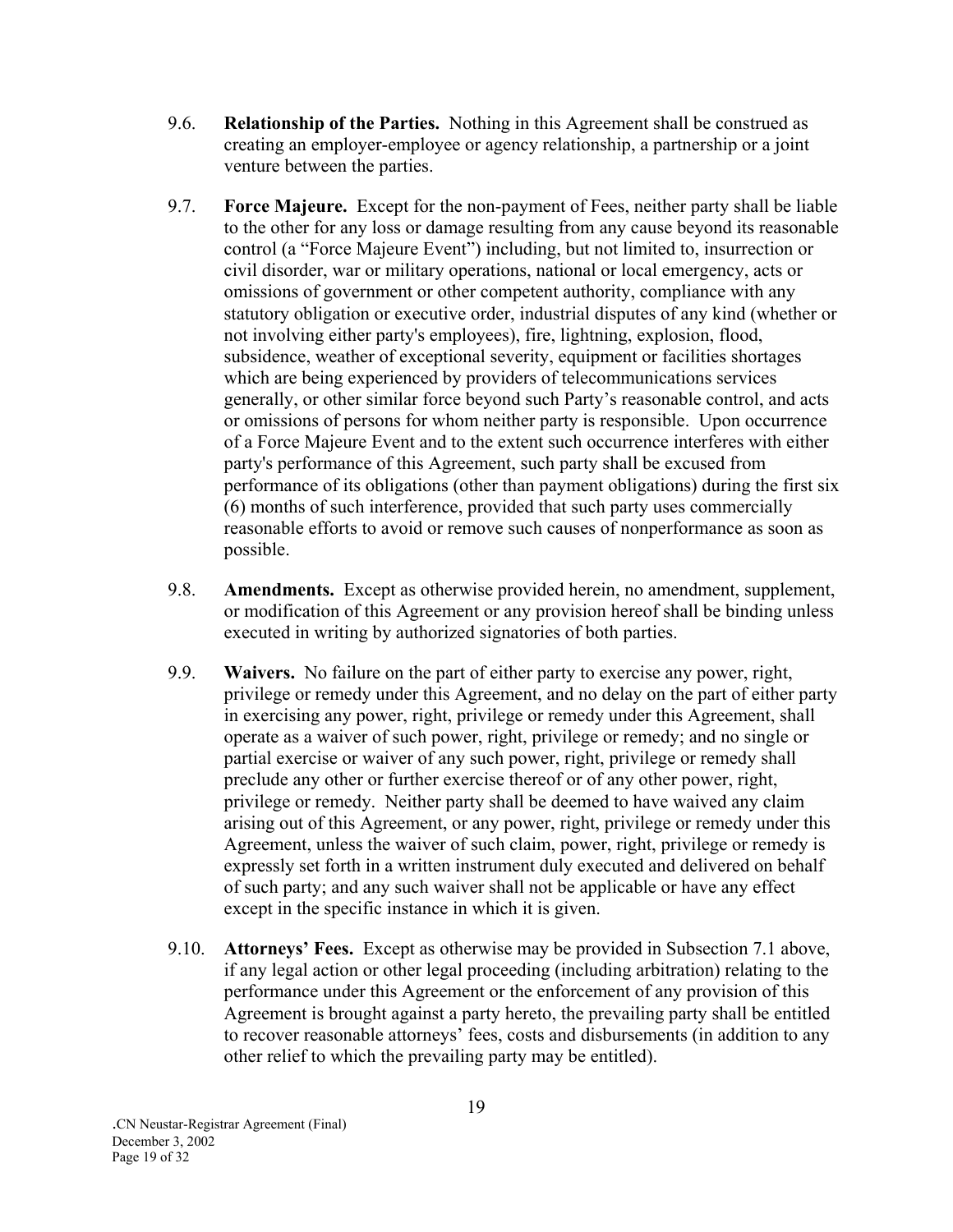- 9.11. **Construction; Severability.** The parties agree that any rule of construction to the effect that ambiguities are to be resolved against the drafting party shall not be applied in the construction or interpretation of this Agreement. Unless otherwise stated in this Agreement, references to a number of days shall mean consecutive calendar days. In the event that any clause or portion thereof in this Agreement is for any reason held to be invalid, illegal or unenforceable, the same shall not affect any other portion of this Agreement, as it is the intent of the parties that this Agreement shall be construed in such fashion as to maintain its existence, validity and enforceability to the greatest extent possible. In any such event, this Agreement shall be construed as if such clause or portion thereof had never been contained in this Agreement, and there shall be deemed substituted therefore such provision as will most nearly carry out the intent of the parties as expressed in this Agreement to the fullest extent permitted by applicable law.
- 9.12. **Further Assurances.** Each party hereto shall execute and/or cause to be delivered to the other party hereto such instruments and other documents, and shall take such other actions, as such other party may reasonably request for the purpose of carrying out or evidencing any of the transactions contemplated by this Agreement.
- 9.13. **Entire Agreement.** This Agreement (including its exhibits, which form a part of it) constitutes the entire agreement between the parties concerning the subject matter of this Agreement and supersedes any prior agreements, representations, statements, negotiations, understandings, proposals or undertakings, oral or written, with respect to the subject matter expressly set forth herein. In the event of any conflict between the terms of this NeuStar-Registrar Agreement and the Accreditation Agreement, the NeuStar-Registrar Agreement shall govern and control.
- 9.14. **Counterparts.** This Agreement may be executed in one or more counterparts, each of which shall be deemed an original, but all of which together shall constitute one and the same instrument.

IN WITNESS WHEREOF, the parties hereto have executed this Agreement as of the date first set forth above.

| NeuStar, Inc. |    | [Name of Registrar] |
|---------------|----|---------------------|
|               |    |                     |
|               |    |                     |
| By:           | Bv |                     |

Name: Name:

20

Name: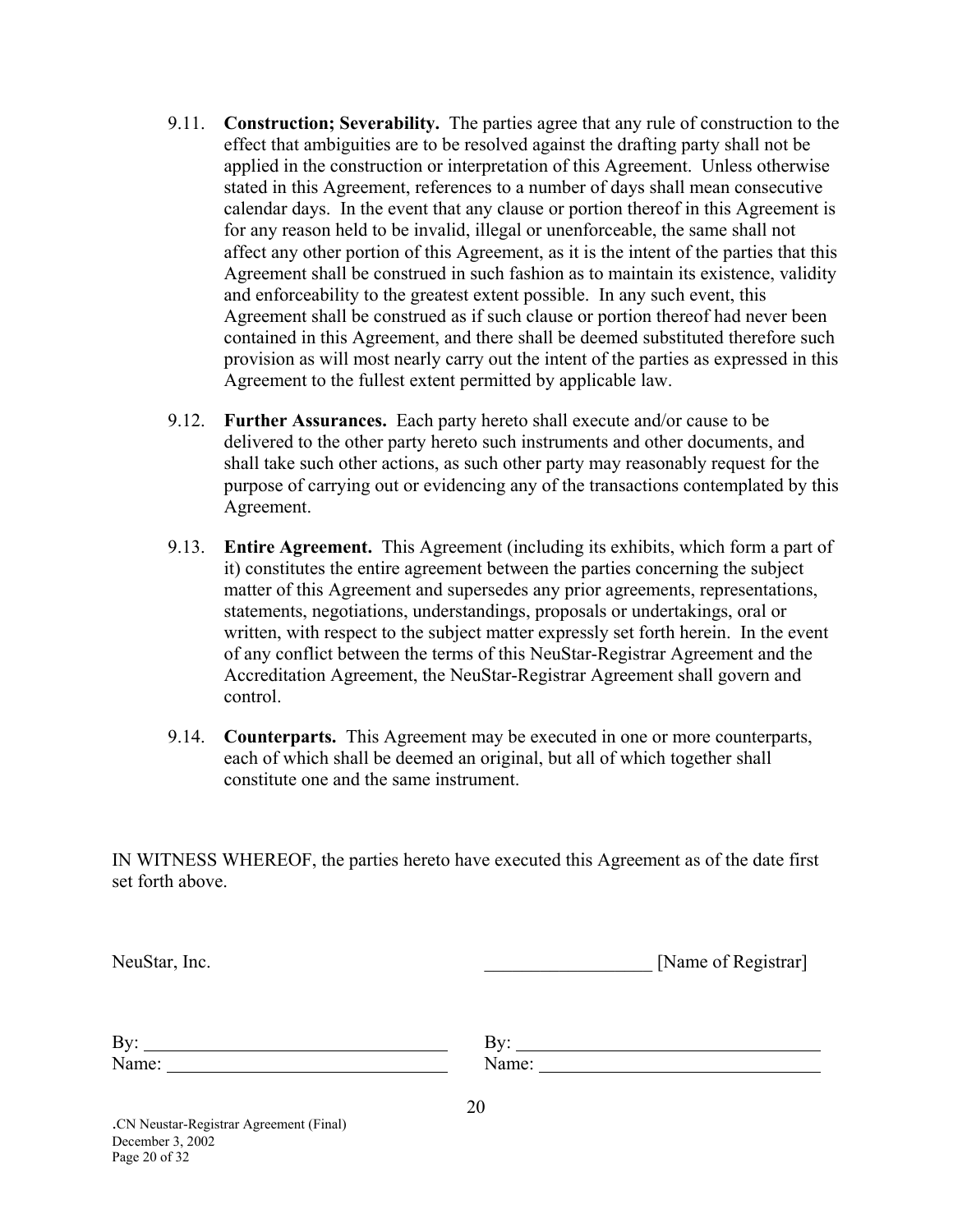Title: Title: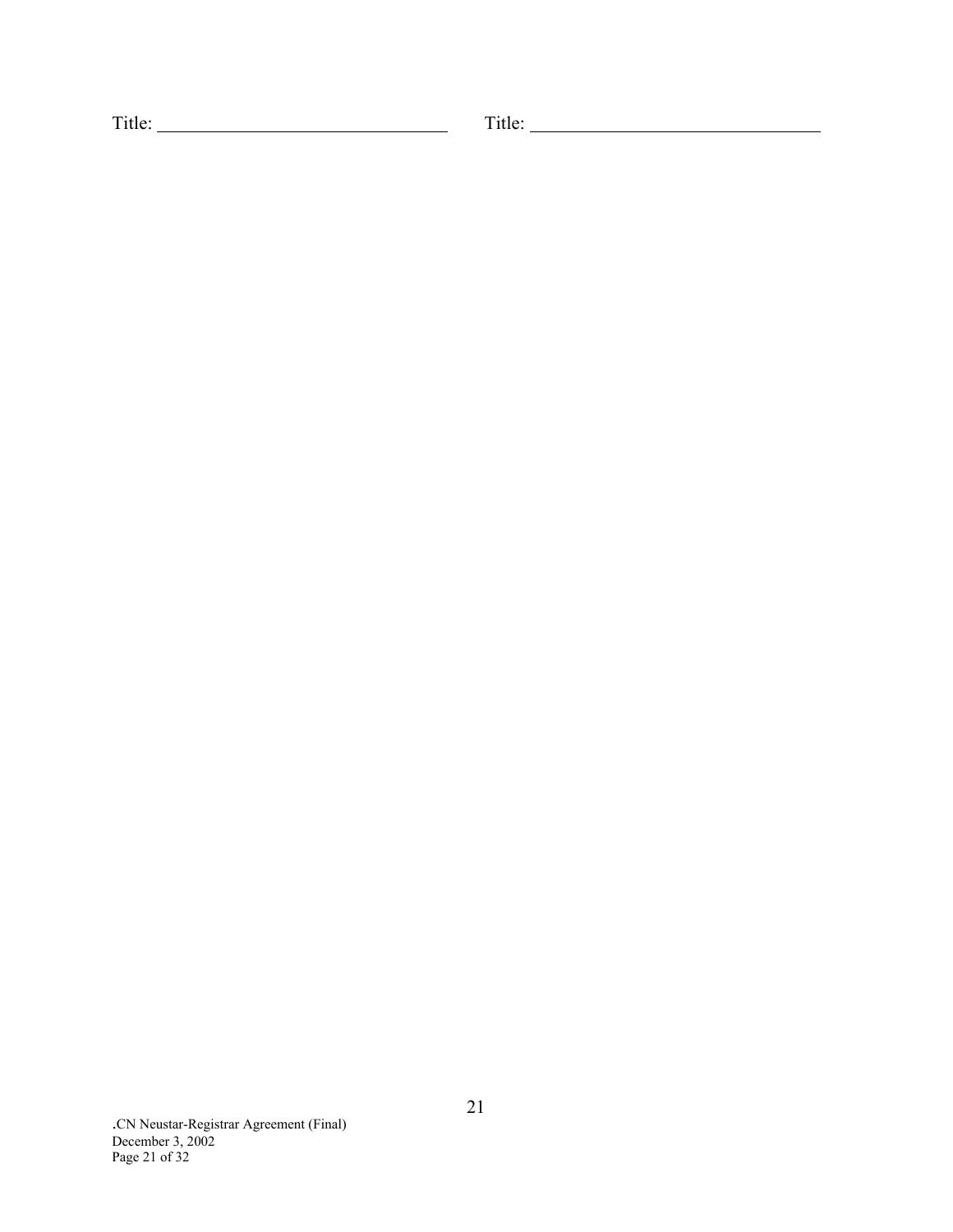## **Exhibit A**

## **ENGINEERING AND CUSTOMER SERVICE SUPPORT**

During the Term of this Agreement, NeuStar will provide reasonable telephone and electronic customer support to Registrar, not Registrants or prospective customers of Registrar, for nontechnical issues solely relating to the .cn TLD System and its operation. NeuStar will provide Registrar with a telephone number and e-mail address for such support during implementation of the EPP, APIs and any reference client software included in the Registrar Documentation. While e-mail and FAQs are the primary method of help, NeuStar will provide support on a 7-day/24 hour basis.

NeuStar will provide a web-based customer service capability in the future and such web-based support will become the primary method of customer service support to Registrar at such time. Registrars provide support to registrants (i.e., Registrants) and NeuStar, as the administrator of the Registry Gateway, provides support for registrars. This structure allows the NeuStar to focus its support on the highly technical and administratively complex issues that arise between the NeuStar and the Registrar and to focus on the system operations supporting the .cn TLD.

### *Technical Help Systems*

NeuStar will provide its registrars with the following types of technical support:

- Web-based self-help services, including:
	- Knowledge bases
	- Frequently asked questions
	- White papers
	- Downloads of EPP client software
	- Support for email messaging
- Telephone support from a central Help Desk
- Fee-based consulting services
- Paging and escalation procedures.

## *Web Portal*

NeuStar will implement a secure Web-based multimedia portal to help support registrar operations. To obtain access to these Web-based services, a registrar must register with the NeuStar, and must have implemented our security features. The home page of the web portal will include a notice to registrars of planned outages for database maintenance or installation of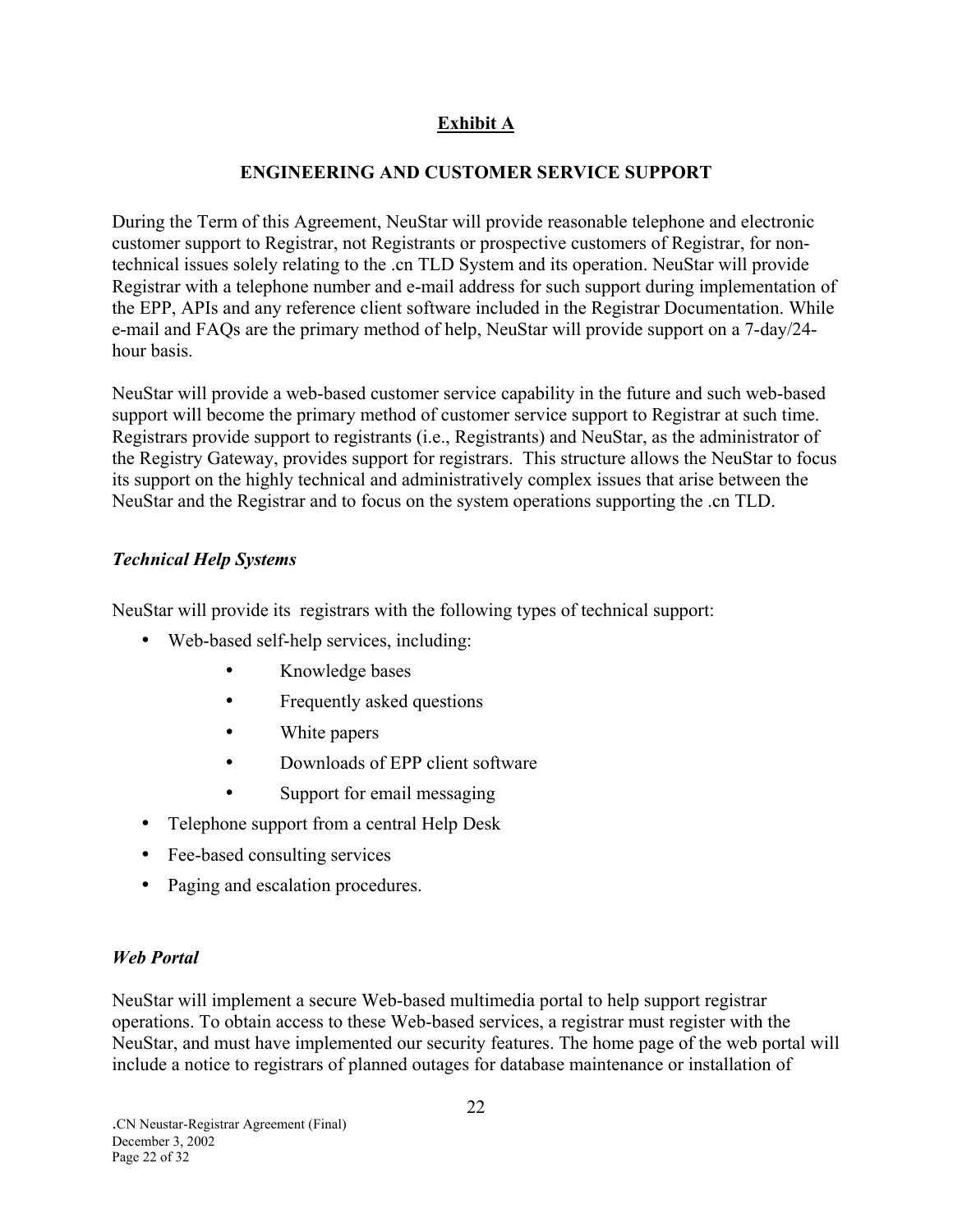software upgrades. Non-affiliated registrars and the general Internet community may obtain generic information from NeuStar's public website, which will describe the TLD service offerings and list of registrars, including Registrar, providing domain-name services.

# *Central Help Desk*

In addition to implementing the website, NeuStar will provide telephone support to registrars through a central Help Desk. Access to the help desk telephone support is through an automatic call distributor that routes each call to the next available customer support specialist. NeuStar will authenticate callers by requesting a pre-established pass phrase that is different for each registrar. Requests for assistance may also come to the Help Desk via email, either directly or via the secure website. The Help Desk's three tiers of support are:

Tier-1 Support. Telephone support to registrars who normally are calling for help with customer domain-name problems and such other issues such as EPP implementation or billing and collection. Problems that can't be resolved at Tier 1 are escalated to Tier 2.

Tier-2 Support. Support provided by members of the technical support team, who are functional experts in all aspects of domain-name registration. In addition to resolving escalated Tier 1 problems with EPP implementation and billing and collection, Tier 2 staff provides technical support in system tuning and workload processing.

Tier 3 Support. Complex problem resolution provided by technicians, third party systems and software experts, and vendors, depending on the nature of the problem. In turn, the Help Desk uses an automated software package to collect call statistics and record service requests and trouble tickets in a help desk database. The help desk database documents the status of requests and tickets. Each customer-support and technical support specialist uses this problem management process to respond to trouble tickets with a troubleshooting, diagnosis, and resolution procedure and a root-cause analysis.

# *Staffing*

Initially, NeuStar will staff its Help Desk with a complement of customer service specialists. Customer-service specialists will obtain assistance from NeuStar's technical staff as required for any problems that cannot be resolved in a timely manner.

## *Test and Evaluation Facility*

NeuStar will establish an operational test-and-evaluation facility that will be available for Registrars to test their client EPP system. NeuStar's technical-support team, which consists of functional experts in the processes and technologies for domain-name registration, will support the registrars' testing.

Once each new registrar is satisfied that its system is compatible with the Registry Gateway, it will schedule a formal acceptance test that will be monitored by NeuStar's system engineer. After a registrar has passed the acceptance test, NeuStar will issue its user id, passwords and the registrar can then begin operations.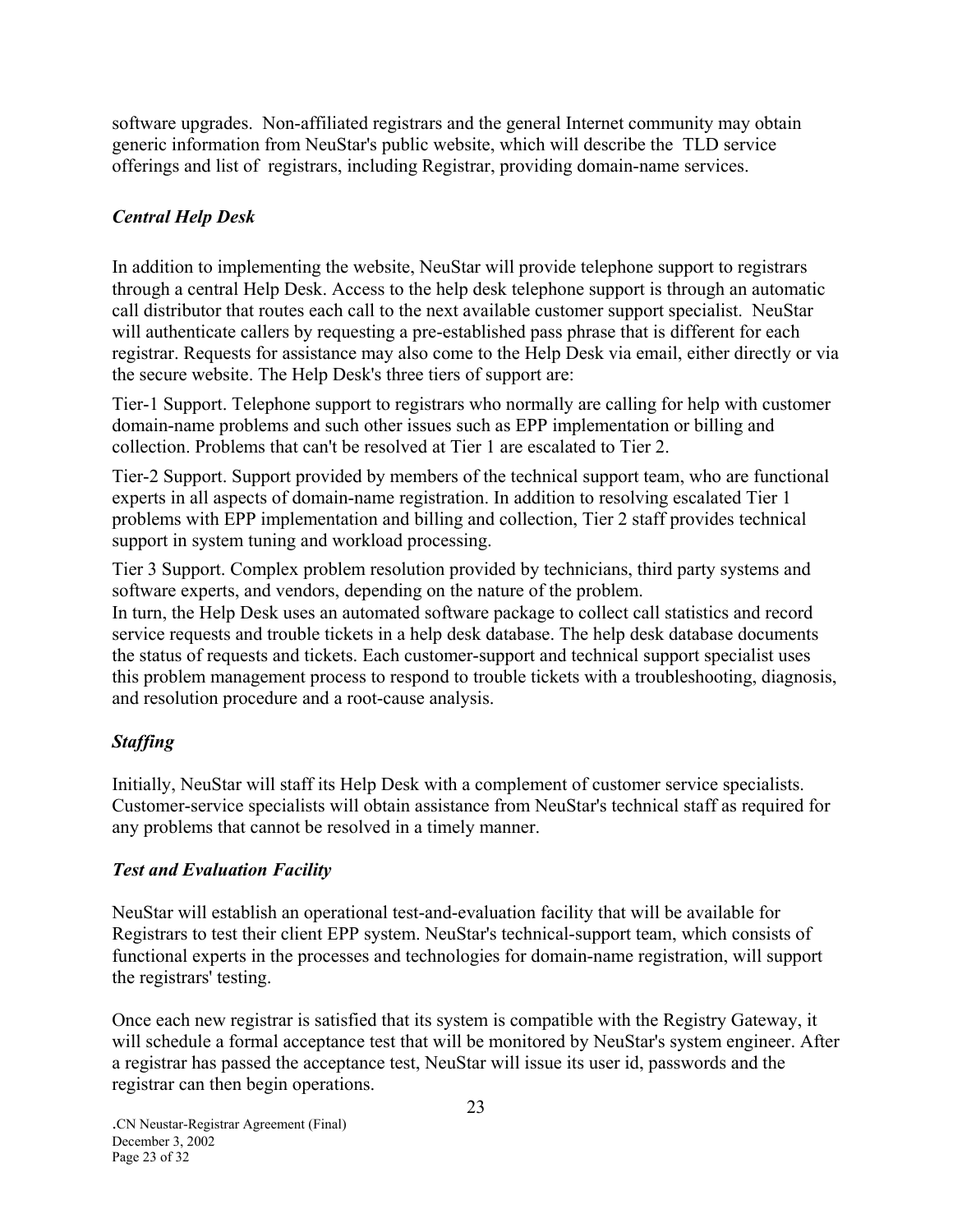.CN Neustar-Registrar Agreement (Final) December 3, 2002 Page 24 of 32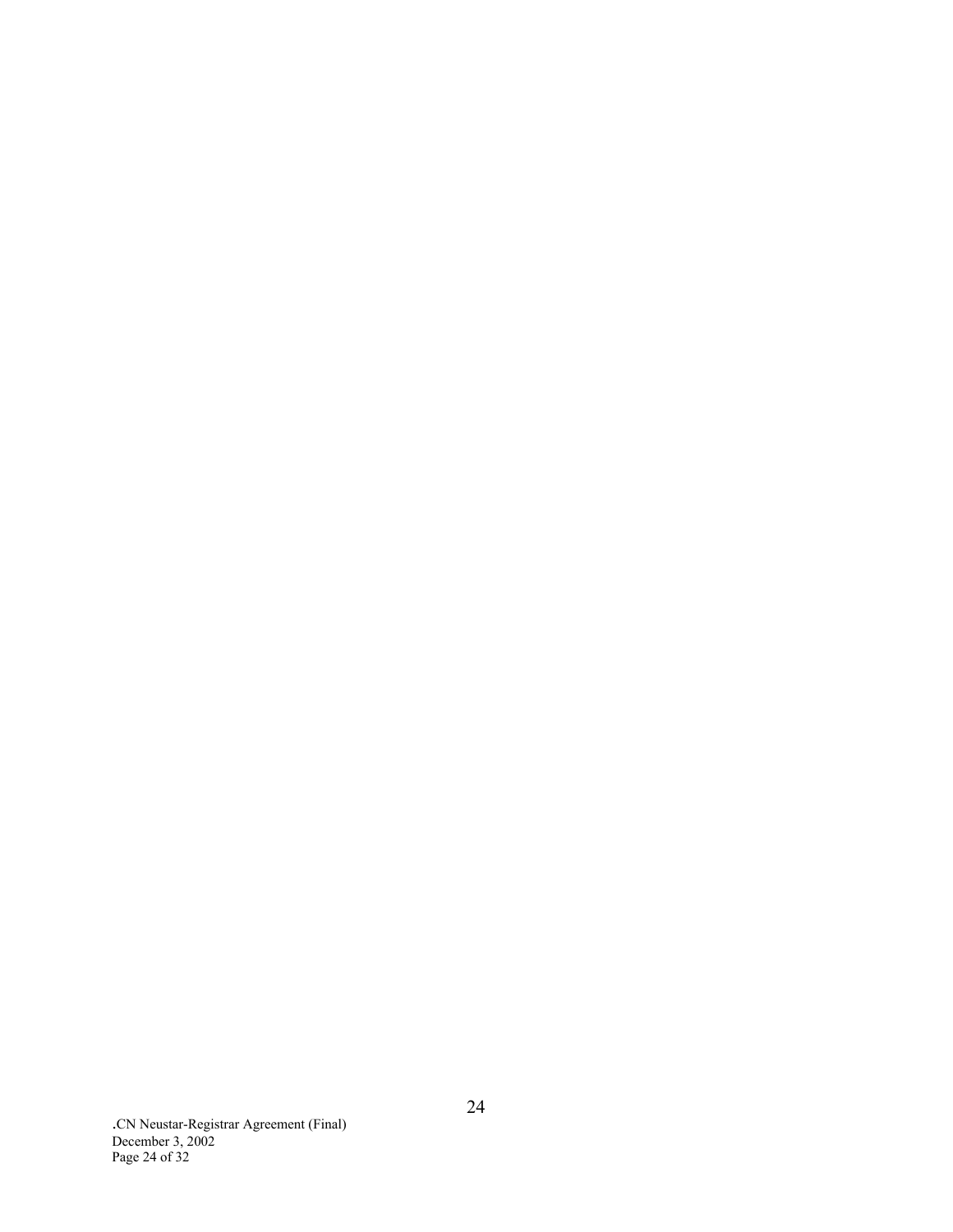# **Exhibit B**

## **POLICY ON TRANSFER OF SPONSORSHIP OF REGISTRATIONS BETWEEN REGISTRARS**

## **A. Holder-Authorized Transfers.**

### **Registrar Requirements.**

The Registration Agreement between each registrar and its Registrant shall include a provision explaining that a Registrant will be prohibited from changing its registrar during the first 60 days after initial registration of the domain name with the registrar. Beginning on the 61st day after the initial registration with the registrar, the procedures for change in registrar set forth in this policy shall apply. Enforcement shall be the responsibility of the registrar for the domain name registration.

In addition to the requirements contained in Section 3.9 of the NeuStar-Registrar Agreement, for each instance where a Registrant wants to change its registrar for an existing domain name (i.e., a domain name that appears in a particular top-level domain zone file), the gaining registrar shall:

1) Obtain express authorization from the Registrant or Administrative Contact (as reflected in the database of the losing registrar).

a) The specific form of the authorization is at the discretion of each gaining registrar, but must include at a minimum, an Auth-info Code.

b) The gaining registrar shall retain a record of reliable evidence of the authorization.

2) In those instances when the registrar of record is being changed simultaneously with a transfer of a domain name from one party to another, the gaining registrar shall also obtain appropriate authorization for the transfer. Such authorization shall include, but not be limited to, one of the following:

- a) A bilateral written agreement between the parties.
- b) The final determination of a binding dispute resolution body.
- c) A court order.

3) Request, by the transmission of a "transfer" command as specified in the Registrar Documentation, that the .cn TLD Database be changed to reflect the new registrar.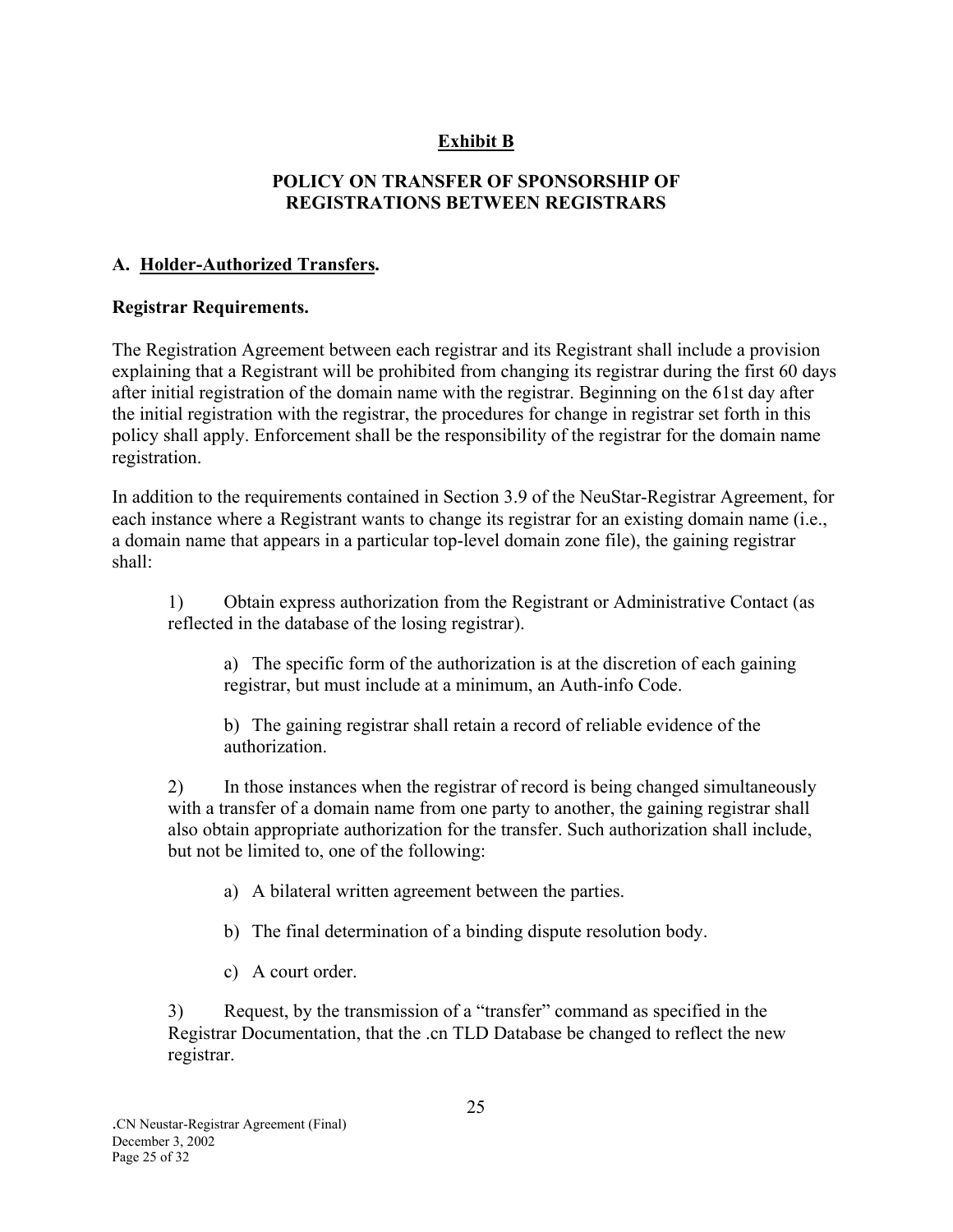a) Transmission of a "transfer" command constitutes a representation on the part of the gaining registrar that:

(1) the requisite authorization has been obtained from the Registrant or Administrative Contact listed in the database of the losing registrar, and

(2) the losing registrar will be provided with a copy of the authorization if and when requested.

In those instances when the registrar of record denies the requested change of prospective gaining registrar, the registrar of record shall expressly notify the prospective gaining Registrar that the request was denied and the reason for the denial.

Instances when the requested change of prospective gaining registrar may be denied include, but are not limited to:

- 1) Situations described in the Domain Name Dispute Resolution Policy
- 2) A pending bankruptcy of the Registrant
- 3) Reasonable dispute over the identity of the Registrant

4) Request to transfer sponsorship occurs within the first 60 days after the initial registration with the registrar of record

In all cases, the losing registrar shall respond to the e-mail notice regarding the transfer request within five (5) days. Failure to respond will result in a default "approval" of the transfer.

# **NeuStar Requirements.**

Upon receipt of the "transfer" command from the gaining registrar, NeuStar will transmit an electronic notification to both registrars.

NeuStar shall complete the "transfer" if either:

- 1) the losing registrar expressly "approves" the request, or
- 2) NeuStar does not receive a response from the losing registrar within five (5) days.

When the .cn TLD Database has been updated to reflect the change to the gaining registrar, NeuStar will transmit an electronic notification to both registrars.

# **Records of Registration.**

Each Registrant shall maintain his, her or its own records appropriate to document and prove the initial domain name registration date, regardless of the number of registrars with which the Registrant enters into a contract for registration services.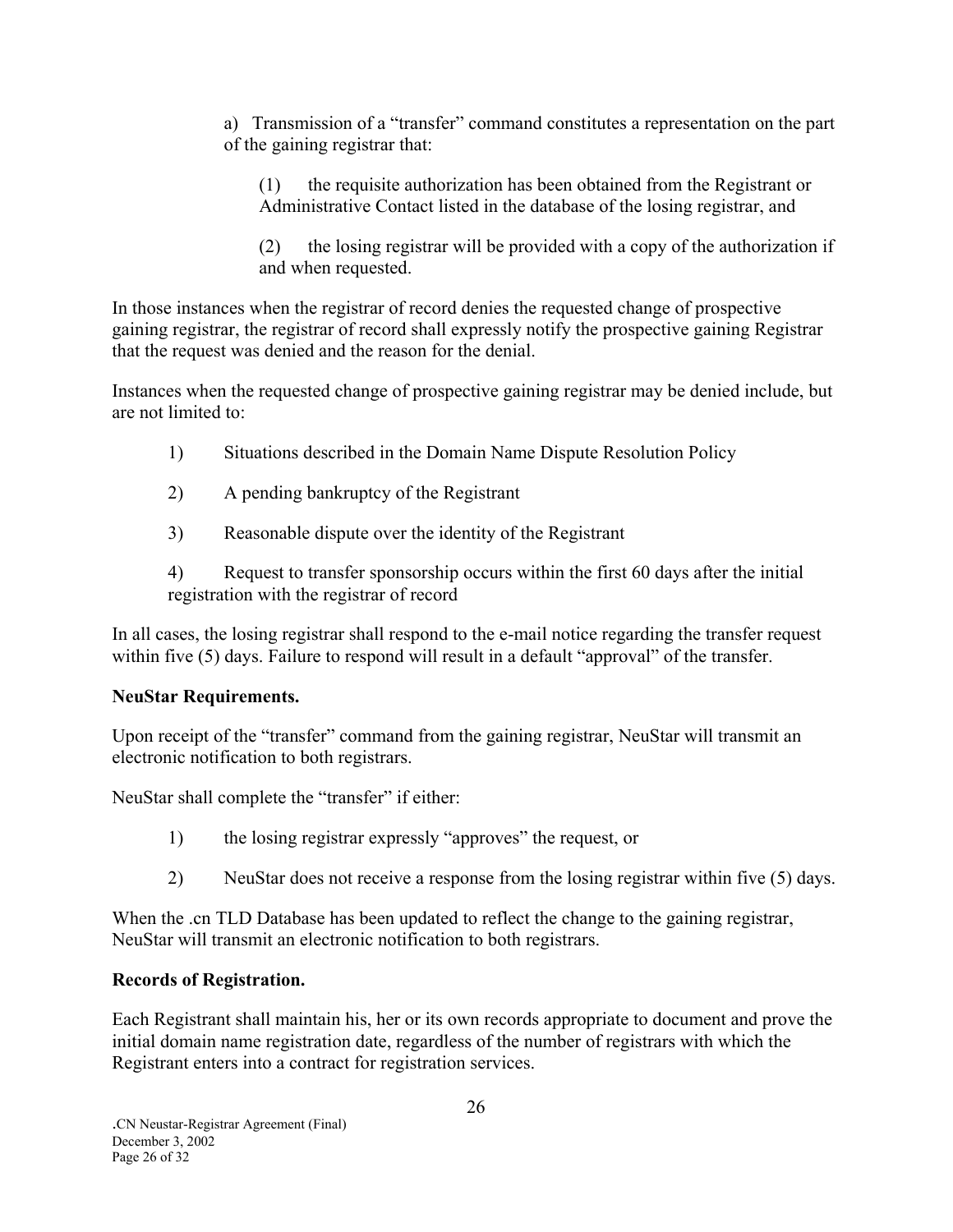### **Effect on Term of Registration.**

The completion by NeuStar of a holder-authorized transfer under this Part A shall result in a oneyear extension of the existing registration, provided that in no event shall the total unexpired term of a registration exceed five (5) years.

## **B. Approved Transfers.**

Transfer of all of the registrations held by one registrar as the result of acquisition of that registrar or its assets by another registrar may be made according to the following procedure:

(a) The acquiring registrar must be accredited by CNNIC for the .cn TLD under an Accreditation Agreement and must have in effect a NeuStar-Registrar Agreement with NeuStar for the .cn TLD.

(b) NeuStar shall determine, in its sole discretion, that the transfer would promote the community interest, such as the interest in stability that may be threatened by the actual or imminent business failure of a registrar.

Upon satisfaction of these two conditions, NeuStar will make the necessary one-time changes in the registry database for no charge for transfers involving 30,000 name registrations or fewer within the same three (3) day period; provided that the data to be transferred to NeuStar is in the form specified by NeuStar ("Approved Format"). If the transfer involves registrations of more than 30,000 names, and the data to be transferred to NeuStar is in the Approved format, NeuStar will charge the acquiring registrar a one-time flat fee of US \$50,000. If the data to be transferred is not in the Approved Format, the NeuStar may charge a reasonable fee, as determined by the NeuStar, in connection with the cost associated with reformatting such data.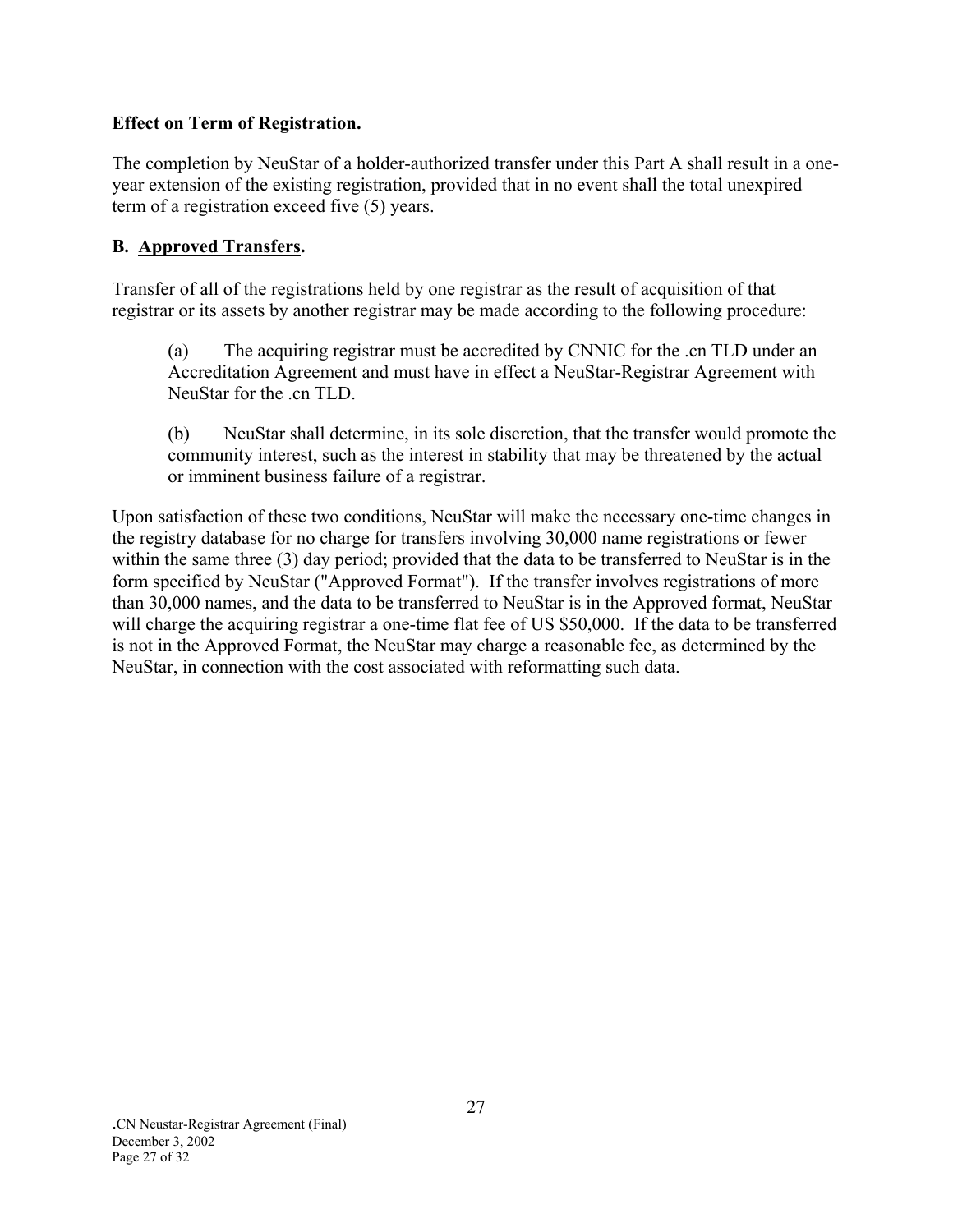# **Exhibit C**

## **CNNIC'S STANDARDS, POLICIES, PROCEDURES, AND PRACTICES**

## **I. Registration Requirements**

Before NeuStar/CNNIC will accept applications for registration from a registrar, all domain name applicants in the .cn TLD must:

1. Enter into an electronic or paper registration agreement with the registrar, in accordance with the Accreditation Agreement with CNNIC and this Agreement. Such electronic or paper registration agreement shall include, at a minimum, the following certifications:

 a) The data provided in the domain name registration application is true, correct, up to date and complete; and

- b) The registrant will keep the information provided above up to date.
- 2. Certify in the Registration Agreement that to the best of his, her or its knowledge the domain name registrant has the authority to enter into the Registration Agreement.

## **II. .CN Requirements**

a) Maximum Term: The maximum term for a domain name registration in the .cn TLD shall be five (5) years. Domain Name Registrations shall be available for terms of one, two, three, four and five years.

b) Information Collected From Registrants. To register a name, registrants, through their registrars will be required to provide basic registration information to the Registry. The minimum required information is:

- The domain name registered;
- The IP address and corresponding names of the primary and secondary name servers for the registered name;
- The registrar name and URL;
- The original creation date and term of the registration;
- The name, postal address, e-mail address, voice telephone number, and (where available) fax number of the Registrant for the name registered;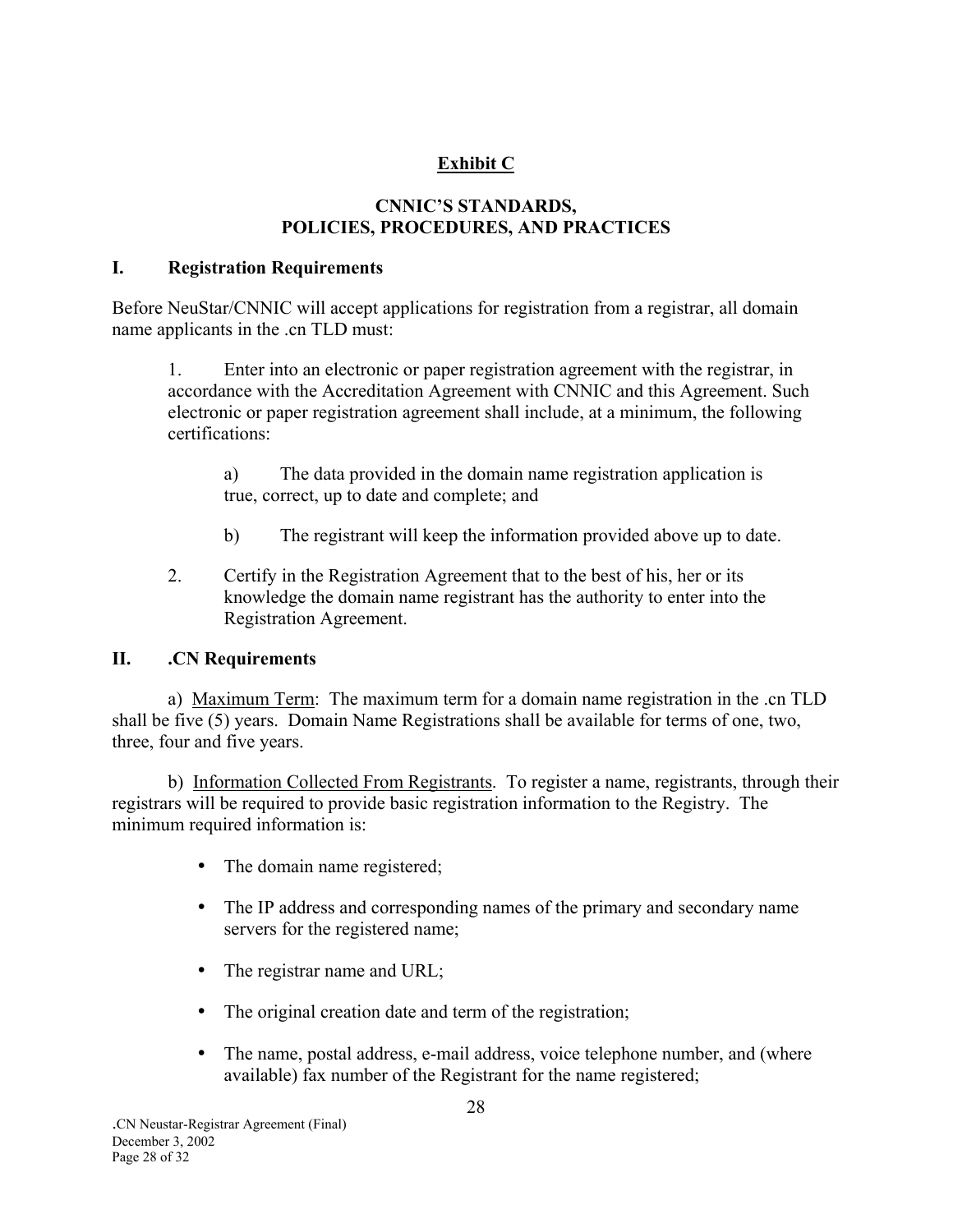- The name, postal address, e-mail address, voice telephone number, and (where available) fax number of the billing contact for the name registered;
- The name, postal address, e-mail address, voice telephone number, and (where available) fax number of the technical contact for the name registered; and
- The name, postal address, e-mail address, voice telephone number, and (where available) fax number of the administrative contact for the name registered.

c) Restrictions. Registrars shall include in its registration agreement with a Registrant that the Registrant may not register or use a domain name that is deemed by CNNIC to:

- (i) Be against the basic principles prescribed in the Constitution of the Peoples Republic of China ("PRC");
- (ii) Jeopardize national security, leak state secrets, intend to overturn the government, or disrupt of state integrity of the PRC;
- (iii) Harm national honor and national interests of the PRC;
- (iv) Instigate hostility or discrimination between different nationalities, or disrupt the national solidarity of the PRC;
- (v) Violate the PRC's religion policies or propagate cult and feudal superstition;
- (vi) Spread rumors, disturb public order or disrupt social stability of the PRC;
- (vii) Spread pornography, obscenity, gambling, violence, homicide, terror or instigate crimes in the PRC;
- (viii) Insult, libel against others and infringe other people's legal rights and interests in the PRC; or
- (ix) Take any other action prohibited in laws, rules and administrative regulations of the PRC.

d) Notice to Registrant for Collection of Personal Data. Registrar shall provide notice to each new or renewed Registrant stating:

- (i) The purposes for which any personal data collected from the applicant are intended;
- (ii) The intended recipients or categories of recipients of the data (including CNNIC, as Registry, NeuStar, as Registry Gateway, and others who will receive the data from NeuStar or CNNIC);
- (iii) Which data are obligatory and which data, if any, are voluntary; and
- (iv) How the Registrant or data subject can access and, if necessary, rectify the data held about them.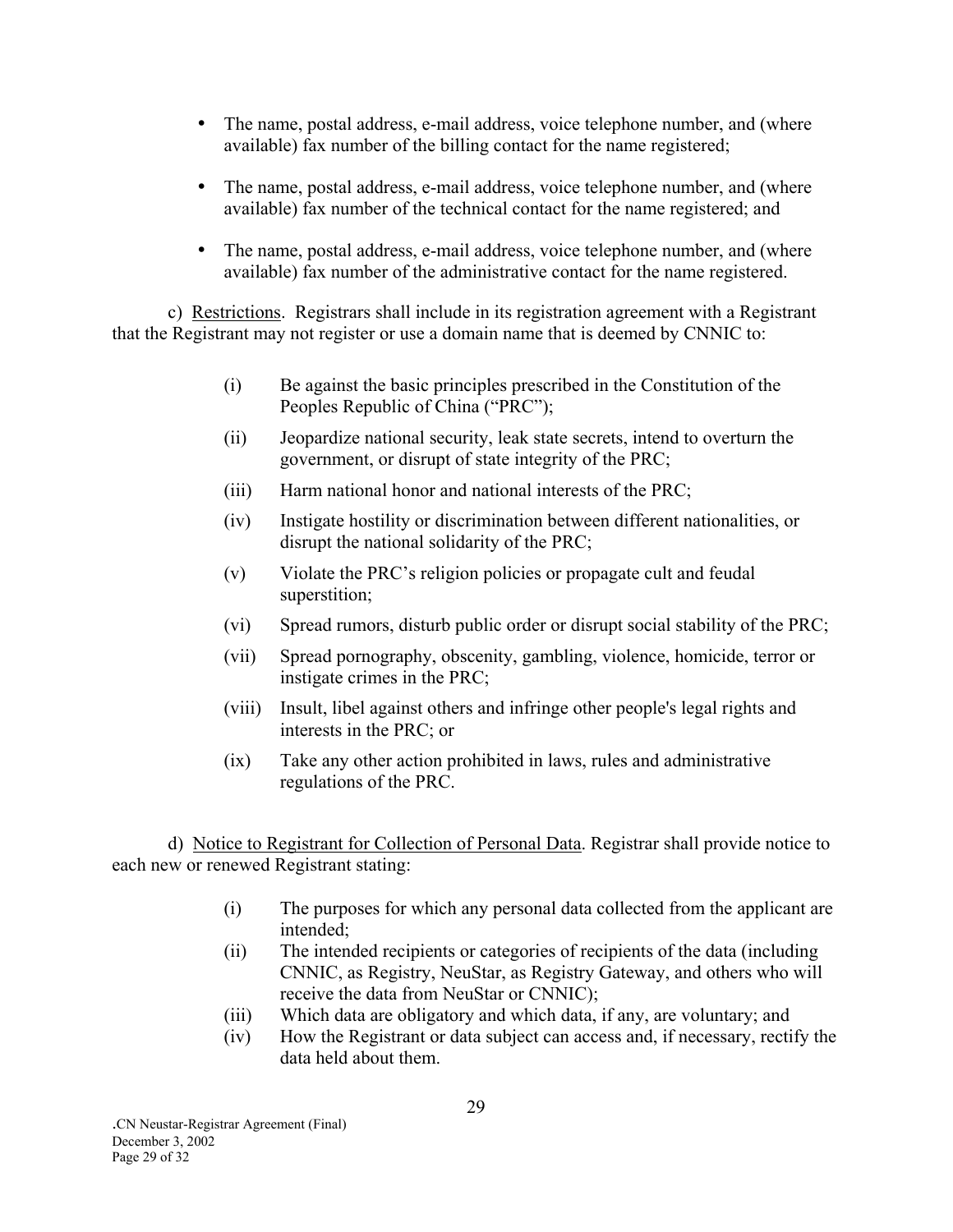e) Registrant Consent. The Registrant shall consent to the submission of data required by this Agreement.

Registrant Representation. The Registrant shall represent that, to the best of the Registrant's knowledge and belief, neither the registration of the Registered Name nor the manner in which it is directly or indirectly used infringes the legal rights of any third party.

g) Jurisdiction. For the adjudication of disputes concerning or arising from use of the Registered Name, the Registrant shall submit, without prejudice to other potentially applicable jurisdictions, to the jurisdiction of the courts (1) of the Registrant's domicile, (2) where Registrar is located, and 3) the People's Republic of China.

h) Reservation. The Registrant shall agree that its registration of the Registered Name shall be subject to suspension, cancellation, or transfer pursuant to any NeuStar or CNNIC adopted specification or policy, or pursuant to any registrar or registry procedure not inconsistent with a NeuStar or CNNIC adopted specification or policy, (1) to correct mistakes by Registrar or the Registry in registering the name or (2) for the resolution of disputes concerning the Registered Name.

### **Chinese Dispute Resolution Policy**

Registrar shall have in place a policy and procedures for resolution of disputes concerning Registered Names in accordance with the *CNNIC Domain Name Dispute Resolution Policy* & *Rules for CNNIC Domain Name Dispute Resolution Policy ("Dispute Policy"), currently found at* http://www.cnnic.net.cn/ruler/20.shtml and http://www.cnnic.net.cn/doc/e-10.shtml, respectively, which may revised from time to time by CNNIC at its sole discretion.

Pursuant to the Dispute Policy, Registrars must comply with all reasonable requests from the applicable Domain Name Dispute Resolution Institutions including the provision of all relevant evidence in any domain name disputes in the time frames provided therein.

Pursuant to the Dispute Policy, Registrar shall execute any decision by the applicable Domain Name Dispute Resolution Institution ten (10) calendar days from the announcement of the decision unless either party within such ten (10) calendar day period provides demonstrable evidence that a court or tribunal with competent jurisdiction has accepted the relevant dispute, in which case, the Registrar shall discontinue the execution of the judgment until such time that a final decision has been rendered by the court of competent jurisdiction.

### **Reservation for NeuStar and CNNIC**

Both NeuStar and CNNIC reserve the right to deny, cancel, transfer or otherwise make unavailable any registration that either deem necessary, in their discretion; (1) to protect the integrity and stability of the registry; (2) to comply with any applicable laws, government rules or requirements, requests of law enforcement, in compliance with any dispute resolution process; (3) to avoid any liability, civil or criminal, on the part of NeuStar, as well as its affiliates,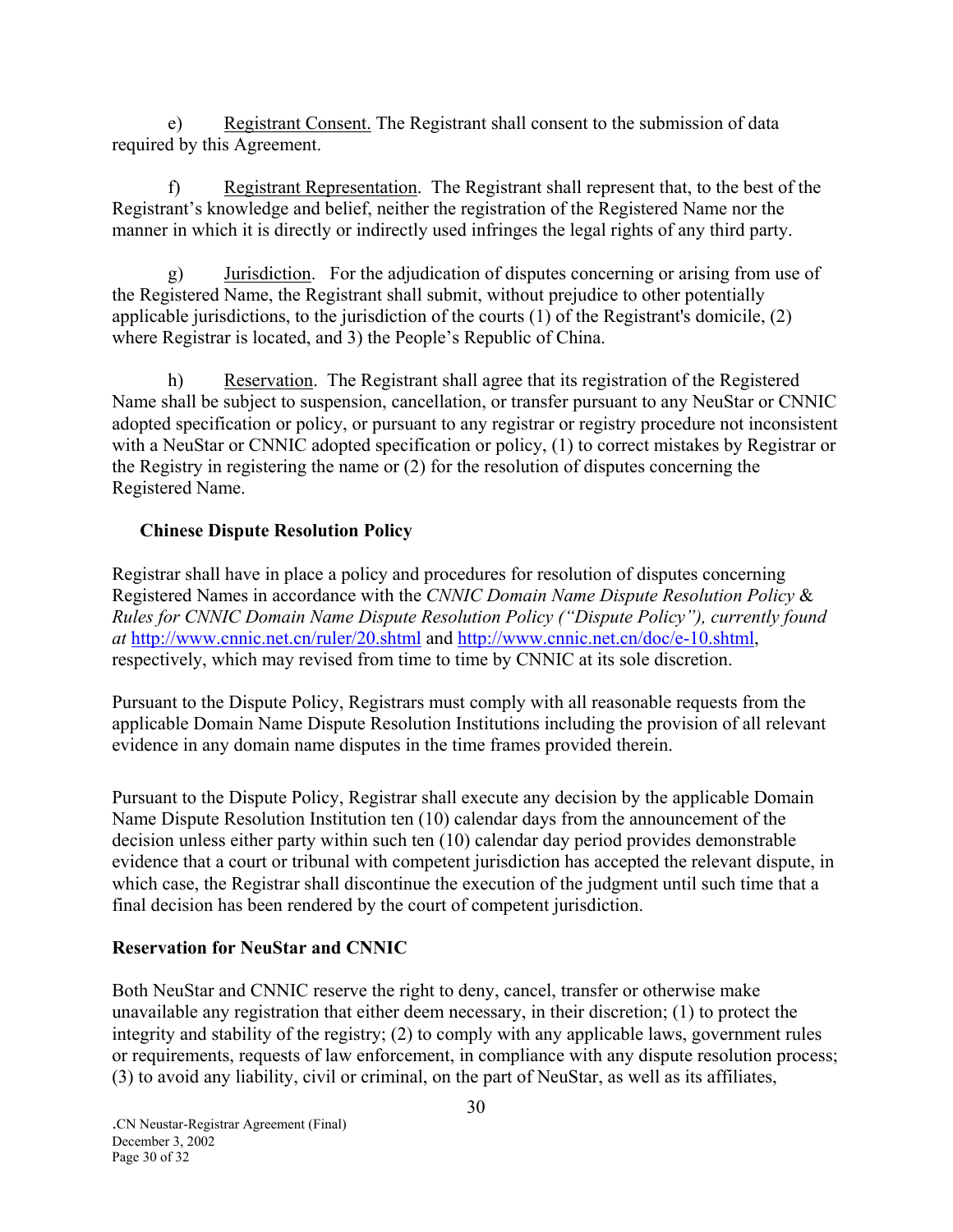subsidiaries, officers, directors, representatives, employees, and stockholders; (4) for violations of this Agreement (including its Exhibits); or (5) to correct mistakes made by NeuStar, CNNIC or any registrar in connection with a domain name registration. NeuStar and CNNIC also reserves the right to freeze a domain name during resolution of a dispute.